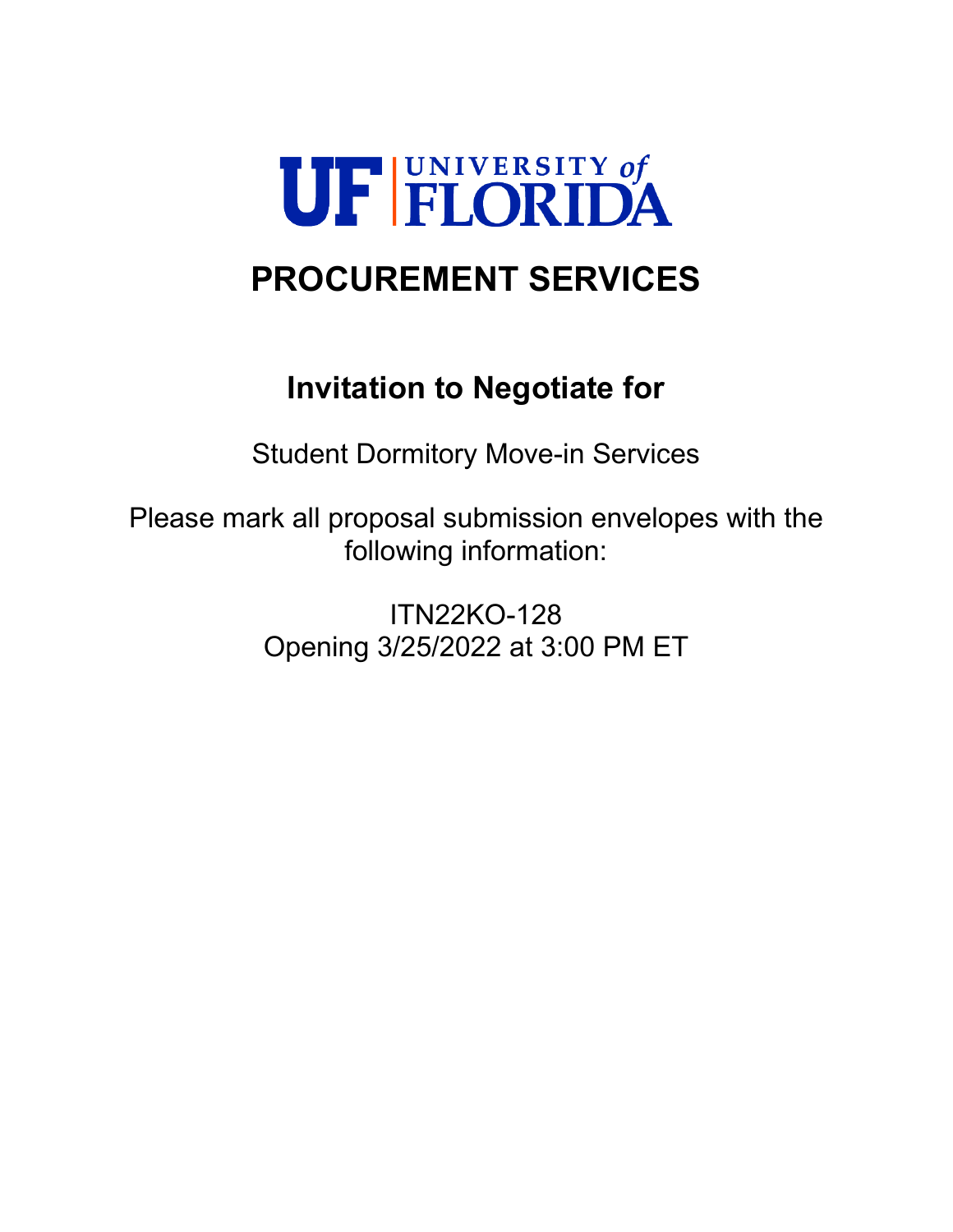# Contents

| 1.0 |        |                                                                              |  |
|-----|--------|------------------------------------------------------------------------------|--|
|     | 1.1    |                                                                              |  |
|     | 1.2    |                                                                              |  |
|     | 1.3    |                                                                              |  |
|     | 1.4    |                                                                              |  |
|     | 1.5    |                                                                              |  |
|     |        |                                                                              |  |
|     |        |                                                                              |  |
| 2.0 |        |                                                                              |  |
|     | 2.1    |                                                                              |  |
|     | 2.2    |                                                                              |  |
|     | 2.3    |                                                                              |  |
|     | 2.4    |                                                                              |  |
|     | 2.5    | Vendor Protest Procedure; Notice of Proposal Protest Bonding Requirement 8   |  |
|     | 2.6    | Contractual Intent/Right to Terminate and Recommence ITN Process  8          |  |
|     | 2.7    |                                                                              |  |
|     | 2.8    |                                                                              |  |
|     | 2.9    |                                                                              |  |
|     | 2.10   | Determination of and Information Concerning Vendor's Qualifications  9       |  |
|     | 2.11   |                                                                              |  |
|     | 2.12   | Rejection of Vendor Counteroffers, Stipulations and Other Exceptions 9       |  |
|     | 2.13   |                                                                              |  |
|     | 2.14   |                                                                              |  |
|     |        |                                                                              |  |
|     |        |                                                                              |  |
| 3.0 |        |                                                                              |  |
|     | 3.1    |                                                                              |  |
|     | 3.2    |                                                                              |  |
|     | 3.3    |                                                                              |  |
|     |        |                                                                              |  |
|     |        |                                                                              |  |
| 4.0 |        |                                                                              |  |
|     | 4.1    |                                                                              |  |
|     | 4.1.1  |                                                                              |  |
|     | 4.1.2  |                                                                              |  |
|     | 4.1.3  |                                                                              |  |
|     | 4.1.4  |                                                                              |  |
|     | 4.1.5  |                                                                              |  |
|     | 4.1.6  |                                                                              |  |
|     | 4.2    |                                                                              |  |
|     | 4.2.1  |                                                                              |  |
|     | 4.2.2  |                                                                              |  |
|     | 4.2.3  |                                                                              |  |
|     | 4.2.4  |                                                                              |  |
|     | 4.2.5  | Questions, Communications and Inquires between the University and Vendors 13 |  |
|     | 4.2.6  | Addenda and the University's Response to Communications from Vendor  14      |  |
|     | 4.2.7  |                                                                              |  |
|     | 4.2.8  |                                                                              |  |
|     | 4.2.9  |                                                                              |  |
|     | 4.2.10 |                                                                              |  |
|     |        |                                                                              |  |
|     |        |                                                                              |  |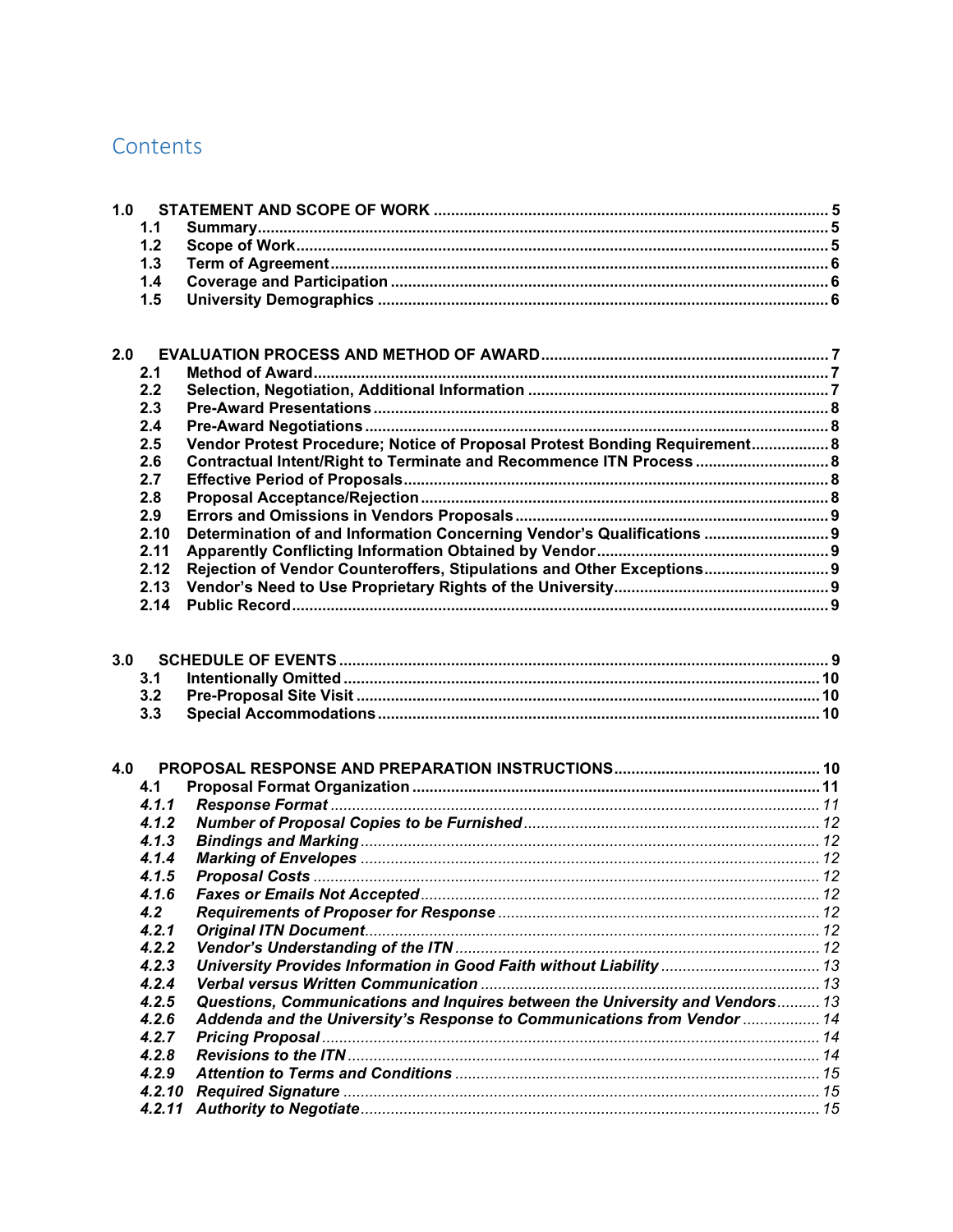| 4.2.13 Improper Business Relationships/Conflict of Interest Prohibited  15        |  |
|-----------------------------------------------------------------------------------|--|
| 4.2.14 Corrections, Changes, and Providing Information on Forms within the ITN 16 |  |
|                                                                                   |  |
|                                                                                   |  |
|                                                                                   |  |
| 4.2.18 University's Right to Use Vendor's Ideas/Proprietary Information  16       |  |

| 5.0  | <b>DEFINITIONS</b> |  |
|------|--------------------|--|
| 5.1  |                    |  |
| 5.2  |                    |  |
| 5.3  |                    |  |
| 5.4  |                    |  |
| 5.5  |                    |  |
| 5.6  |                    |  |
| 5.7  |                    |  |
| 5.8  |                    |  |
| 5.9  |                    |  |
| 5.10 |                    |  |
| 5.11 |                    |  |
| 5.12 |                    |  |
| 5.13 |                    |  |
| 5.14 |                    |  |
| 5.15 |                    |  |
| 5.16 |                    |  |
| 5.17 |                    |  |

| 6.0  |  |
|------|--|
| 6.1  |  |
| 6.2  |  |
| 6.3  |  |
| 6.4  |  |
| 6.5  |  |
| 6.6  |  |
| 6.7  |  |
| 6.8  |  |
| 6.9  |  |
| 6.10 |  |
| 6.11 |  |
| 6.12 |  |
| 6.13 |  |
| 6.14 |  |
| 6.15 |  |
| 6.16 |  |
| 6.17 |  |
| 6.18 |  |
| 6.19 |  |
| 6.20 |  |
| 6.21 |  |
| 6.22 |  |
| 6.23 |  |
| 6.24 |  |
| 6.25 |  |
| 6.26 |  |
|      |  |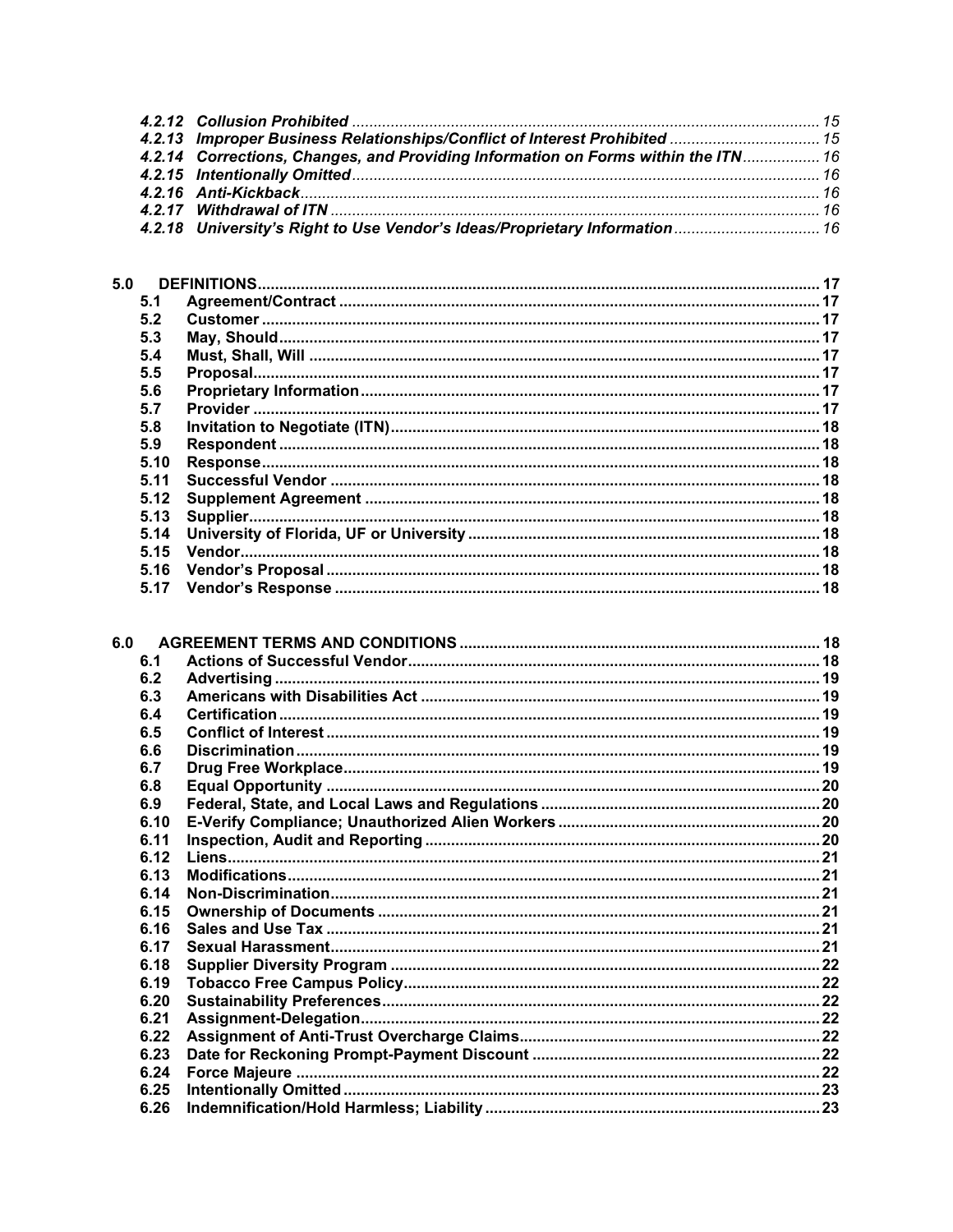| 6.27   |                                                                               |  |
|--------|-------------------------------------------------------------------------------|--|
| 6.28   |                                                                               |  |
| 6.29   |                                                                               |  |
| 6.30   |                                                                               |  |
| 6.31   |                                                                               |  |
| 6.32   |                                                                               |  |
| 6.33   | Notice to Vendors of Asbestos-Containing Materials in University Buildings 25 |  |
| 6.34   |                                                                               |  |
| 6.35   |                                                                               |  |
| 6.36   |                                                                               |  |
| 6.37   |                                                                               |  |
| 6.38   |                                                                               |  |
| 6.39   |                                                                               |  |
| 6.40   |                                                                               |  |
| 6.41   |                                                                               |  |
| 6.42   |                                                                               |  |
| 6.43   |                                                                               |  |
| 6.44   |                                                                               |  |
| 6.45   |                                                                               |  |
| 6.46   |                                                                               |  |
| 6.47   |                                                                               |  |
| 6.48   |                                                                               |  |
| 6.48.1 |                                                                               |  |
|        |                                                                               |  |
| 6.48.3 |                                                                               |  |
| 6.48.4 |                                                                               |  |
| 6.48.5 |                                                                               |  |
| 6.48.6 |                                                                               |  |
| 6.48.7 |                                                                               |  |
| 6.48.8 |                                                                               |  |
| 6.49   |                                                                               |  |
| 6.50   |                                                                               |  |
| 6.51   |                                                                               |  |
| 6.52   |                                                                               |  |
| 6.53   |                                                                               |  |
| 6.54   |                                                                               |  |
| 6.55   |                                                                               |  |
| 6.56   |                                                                               |  |
| 6.57   |                                                                               |  |
| 6.58   |                                                                               |  |
| 6.59   |                                                                               |  |
| 6.60   |                                                                               |  |
| 7.0    |                                                                               |  |
| 7.1    |                                                                               |  |
|        |                                                                               |  |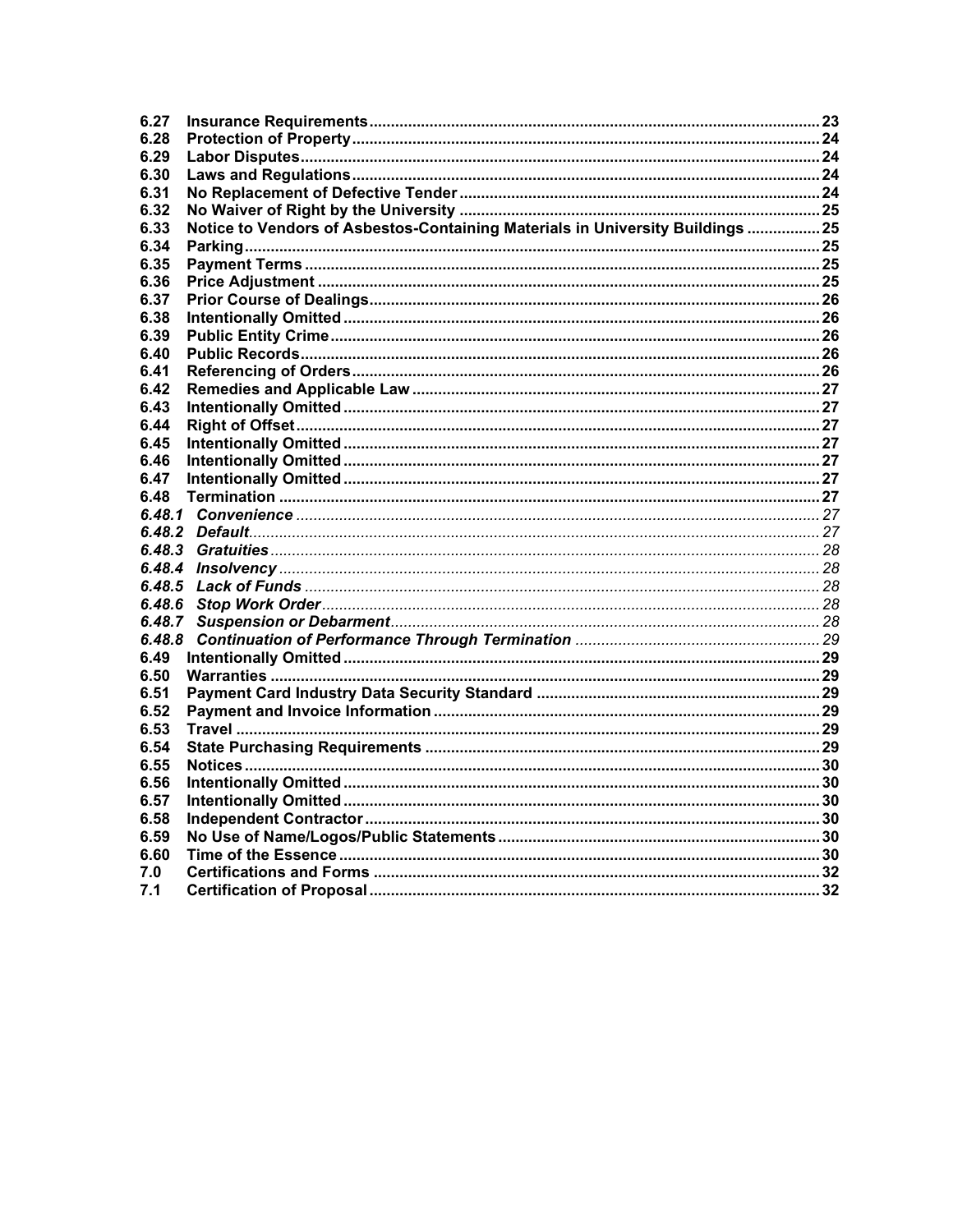#### <span id="page-4-0"></span>**1.0 STATEMENT AND SCOPE OF WORK**

#### <span id="page-4-1"></span>**1.1 Summary**

The University of Florida ("UF" or "University") is seeking proposals from qualified firms with extensive expertise in managing the student move-in experience on a high-volume residential university campus. UF hopes to award Lot 1 to one supplier for assistance in Fall 2022 move-in, and award Lot 2 to a pool of qualified suppliers who can provide additional services on an as needed basis.

Lot 1: Fall 2022. Assist with organization, planning, logistical support and on the ground labor to move in approximately 2000 students over a period of three consecutive days between August 16-20, 2022 for three high-density residence halls on UF's campus.

Lot 2: Future student move-ins on UF's campus, as needed, prior to the start of future semesters.

The University of Florida Department of Housing and Residence Life currently serves over 10,000 residents. We have 7,910 undergraduate beds that are contracted individually. Due to the short time frame during the summer and fall terms, as well as extracurricular events that begin prior to the start of classes, students arriving on campus for fall have only a few days to move into their residence hall space.

Also, due to construction projects on campus, there is limited access into and around some of the more high-density residential living areas, causing traffic backups and a less-than-desirable experience for students and the larger campus community. We are seeking a firm that specializes in University student move-in to manage all of the logistics, support and labor for fall student move in for three of our high-density residence halls.

#### <span id="page-4-2"></span>**1.2 Scope of Work**

#### • **Lot 1 – Fall 2022 Student Move-in**

Manage all logistics, support and labor for Fall 2022 student move-in for three high-density residence halls: Broward (680 students), Rawlings (352 students) and Hume (608 students).

The selected firm must be able to:

- o Visit campus as needed to assist in the planning process prior to move-in.
- $\circ$  Physically move all student belongings for students living in the listed buildings during the period of three consecutive days between August 16-20, 2022. Exact move-in dates will be finalized after award.
- o Provide all equipment (dollies, hand trucks, carts, ramps, etc.) and labor needed.
- $\circ$  Coordinate with campus entities such as Transportation & Parking, UF Police Department, Business Services (Gator Dining) and others to ensure that move-in activities are communicated and approved.
- $\circ$  Following consultation with appropriate UF Staff, manage the traffic flow in each area while still allowing non-move-in traffic access to the buildings and surrounding roads or construction sites.
- $\circ$  Provide UF with a communication plan for students, adhering to current Student Life branding guidelines, which will be sent via email prior to move-in.
- $\circ$  Take responsibility for any student items lost or damaged during the move-in process.
- $\circ$  Create a seamless experience for students and families moving into the listed residence halls.
- **Lot 2 – Future Student Move-ins**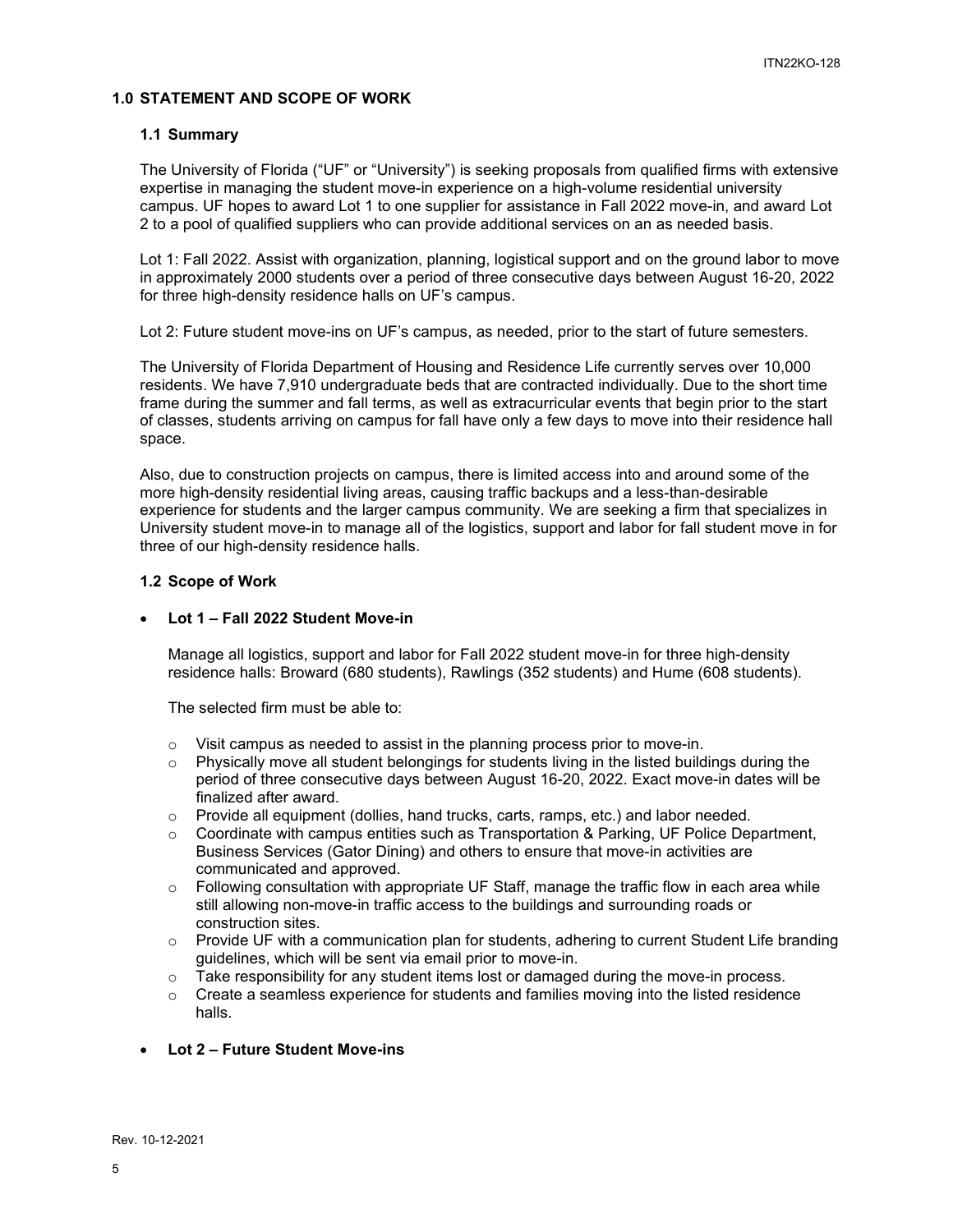This lot will consist of a pool of pre-qualified vendors with whom UF may contact for the move-in of students prior to the start of future semesters. The move-in services requested may vary anywhere from full-service move-ins to rental of dollies, hand trucks, carts, etc.

For Tab 5 of your proposal (See Section 4.1 below), provide a price list for all services your firm may offer.

Services may include:

- o Full-service move-in (including all services requested in Lot 1)
- o Various Equipment Rentals
- o Traffic Management
- o Move-out services
- o Storage Services
- o Shipping Services (Ship to Room, Ship to Home)

#### <span id="page-5-0"></span>**1.3 Term of Agreement**

The term of this Agreement will be for an initial period of one (1) year, beginning from date of award, with an option to renew based on satisfactory performance and the written approval of both parties for up to two (2) additional one (1) year periods.

#### <span id="page-5-1"></span>**1.4 Coverage and Participation**

The intended coverage of this ITN and any Agreement resulting from this solicitation shall be for the use of all Departments at the University of Florida. With the consent and agreement of the Successful Vendor, the other state universities, community colleges, district school boards, other educational institutions, and other governmental agencies, may assess and access an Agreement resulting from this solicitation issued and administered by the University of Florida.

The University reserves the right to add and/or delete elements, or to change any element of the coverage and participation at any time without prior notification and without any liability of any kind or amount.

# <span id="page-5-2"></span>**1.5 University Demographics**

The University of Florida is a major public land-grant research university. The state's oldest, largest, and most comprehensive university, the University of Florida is among the nation's most academically diverse public universities. The University has a long history of established programs in international education, research, and service. It is one of only 17 public land-grant universities nationwide and the only university in Florida belonging to the Association of American Universities. With more than 50,000 students, the University of Florida is now one of the five largest universities in the nation.

The University of Florida has a 2,000-acre campus and more than 900 buildings (including 170 with classrooms and laboratories). The northeast corner of campus is listed as a historic district on the National Register of Historic Places.

UF has a long history of established programs in international education, research and service. It is one of only 17 public, land-grant universities that belong to the Association of American Universities, the higher-education organization comprising the top 62 public and private institutions in North America. UF is consistently ranked among the nation's top universities: No. 5 in U.S. News & World Report's "Top Public Schools" (2020); No. 2 in Kiplinger's "Best Values in Public Colleges" (2017); and No. 3 on the Forbes list of best value public universities (2019). Additionally, UF ranked No. 6 in the New York Times list of universities that do the most to help low-income students (2015) and No. 3 in the Milken Institute's ranking of Best Universities for Technology Transfer.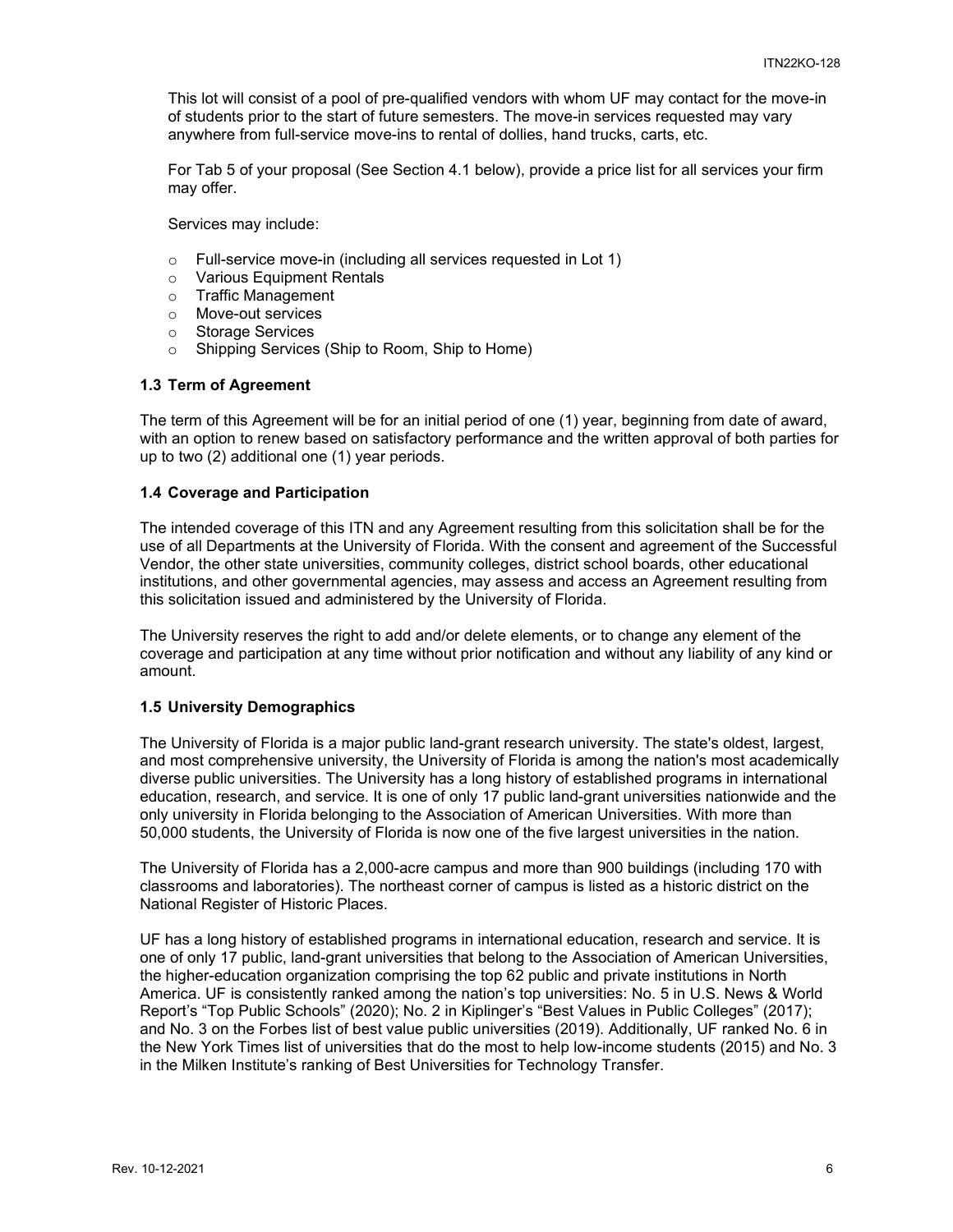As the state's oldest and most comprehensive university, tracing its beginnings to a small seminary in 1853, UF is now among the nation's most academically diverse public universities. with an enrollment of 54,000 students annually. UF is home to 16 colleges and more than 170 research centers and institutes and offers nearly 300 graduate degree programs. Only five other universities nationwide have as many programs of study on one campus as the University of Florida.

Several qualities distinguish UF among today's leading public research universities.

The first is its highly comprehensive breadth on a single campus, facilitating interdisciplinary collaboration among, for example, faculty within the adjacent colleges of journalism, engineering and medicine. The second is its unwavering support from the state of Florida, which has endorsed UF's drive to become one of the nation's very best public research universities – supporting those efforts since 2013 with hundreds of millions of dollars in additional funding to grow its faculty ranks. UF's third exceptional quality is its dynamism. Like the state of Florida, now the nation's third- largest and among its fastest-growing, UF is undergoing rapid transformation as it pursues its overarching aspiration "to be a premier university that the state, nation and world look to for leadership."

For any additional information about the University of Florida, please visit the University's web page at: [www.ufl.edu.](http://www.ufl.edu/)

# <span id="page-6-0"></span>**2.0 EVALUATION PROCESS AND METHOD OF AWARD**

#### <span id="page-6-1"></span>**2.1 Method of Award**

The evaluation of each response to this ITN will be based on its overall competence, compliance, format, and organization. The Award shall be made to the responsive and responsible vendor whose proposal is determined to be the most advantageous to the University of Florida, taking into consideration the following evaluation criteria listed below. Pricing may be a criterion. However, the University is under no obligation whatsoever to select as most responsive the proposal that demonstrates the lowest pricing.

The contract will consist of the University's ITN, the proposal with any and all revisions, award letter, purchase order, and any signed agreement between the parties, as stated in that agreement.

Vendors whose proposals are not accepted will be notified after a final selection has been made by public posting of the selected proposer(s). This public posting functions as the rejection of all other proposals. This posting will be made to: <https://procurement.ufl.edu/vendors/schedule-of-bids/>

# **Evaluation Criteria**

Vendor proposals will be evaluated based upon how well each Vendor's plans meet the University's needs. Specific consideration will be given to the following responses in no particular order or weighting:

- Demonstrated ability to provide a seamless move-in experience for students and families
- Demonstrated ability to manage traffic flow without impacting non-move-in activities
- Evidence of successful implementation of move-in services on other large, public, high-density university campuses
- Proposed process to meet the Scope of Work
- Additional related services offered
- Financial Offering Pricing model/Cost for Services
- Acceptance of University of Florida terms & conditions

#### <span id="page-6-2"></span>**2.2 Selection, Negotiation, Additional Information**

Although the University reserves the right to negotiate with any vendor or vendors to arrive at its final decision and/or to request additional information or clarification on any matter included in the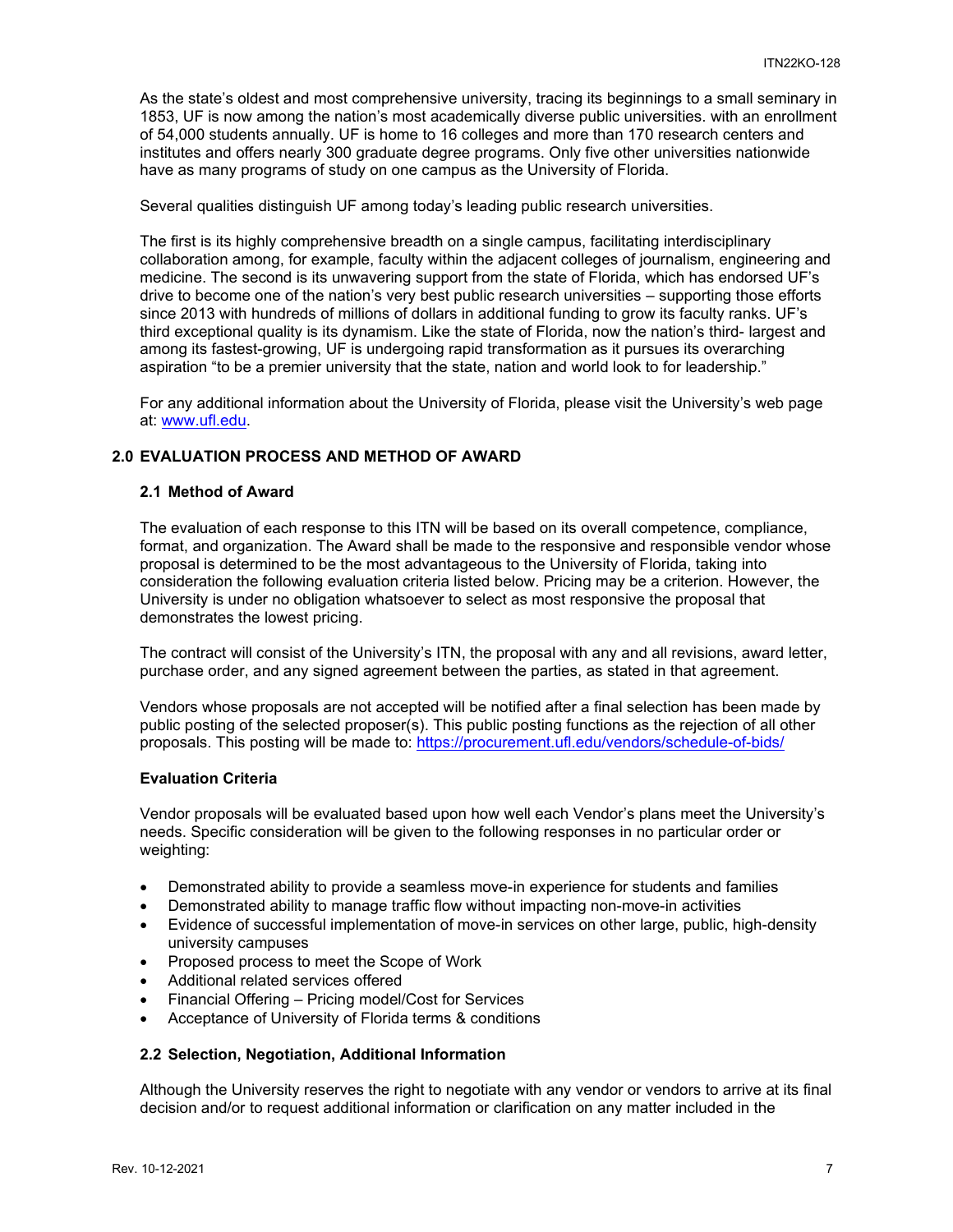proposal, it also reserves the right to select the most responsive vendor or vendors without further discussion, negotiation, or prior notice. The University may presume that *any proposal is a best-andfinal offer.*

The University also reserves the right to award to the next highest evaluated, responsive and responsible bidder for any and all groups, subgroups, or items in the event of vendor default, nonperformance, non-compliance or similar issues affecting the University's ability to obtain services at any time throughout the contract period.

# <span id="page-7-0"></span>**2.3 Pre-Award Presentations**

The University reserves the right to require presentation from any and all vendors, in which they may be asked to provide, or they may provide information in addition to that provided in their proposals.

# <span id="page-7-1"></span>**2.4 Pre-Award Negotiations**

The University reserves the right to negotiate prior to award with vendors for purpose of addressing the matters set forth in the following list, which may not be exhaustive.

- Resolving minor difference and typographical errors
- Terms and conditions
- Clarifying necessary details and responsibilities
- Emphasizing important issues and points
- Receiving assurances from vendors
- Obtaining the lowest and best pricing and/or revenue agreement

# <span id="page-7-2"></span>**2.5 Vendor Protest Procedure; Notice of Proposal Protest Bonding Requirement**

Any vendor protest to a University decision or intended decision with regard to this ITN is subject to Florida Board of Governors' (BOG) Regulations 18.002 and 18.003. Any vendor who files an action protesting a decision or intended decision shall post at the time of the filing the formal written protest, a bond, payable to the University of Florida, in an amount equal to the lessor of 10% of the estimated value of the protestor's proposal or 10% of the University's estimated expenditure during the contract term:, or \$10,000. The bond shall be conditioned upon the payment of all costs which may be adjudged against the vendor. In lieu of a bond, the University will accept a cashier's check or money order in the amount of the bond.

# <span id="page-7-3"></span>**2.6 Contractual Intent/Right to Terminate and Recommence ITN Process**

The University intends to contract with one or more vendors whose proposal(s) are considered to be in the best interests of the University. However, the University may terminate this ITN process at any time up to notice of award, without prior notice, and without liability of any kind or amount. Further, the University reserves the right to commence one or more subsequent ITN processes seeking the same or similar products or services covered hereunder. In the event of cancellation or termination, the University reserves the right to award the contract to another Offeror, cancel in its entirety, or to request new proposals, whichever is in the best interest of University of Florida.

# <span id="page-7-4"></span>**2.7 Effective Period of Proposals**

Under this ITN, the University shall hold that vendors' responses to this ITN shall remain in effect for a period of ninety (90) days following the closing date, in order to allow time for evaluation, approval, and award of the contract. Any vendor who does not agree to this condition shall specifically communicate in its proposal such disagreement to the University, along with any proposed alternatives. This University may accept or reject such proposed alternatives without further notification or explanation.

# <span id="page-7-5"></span>**2.8 Proposal Acceptance/Rejection**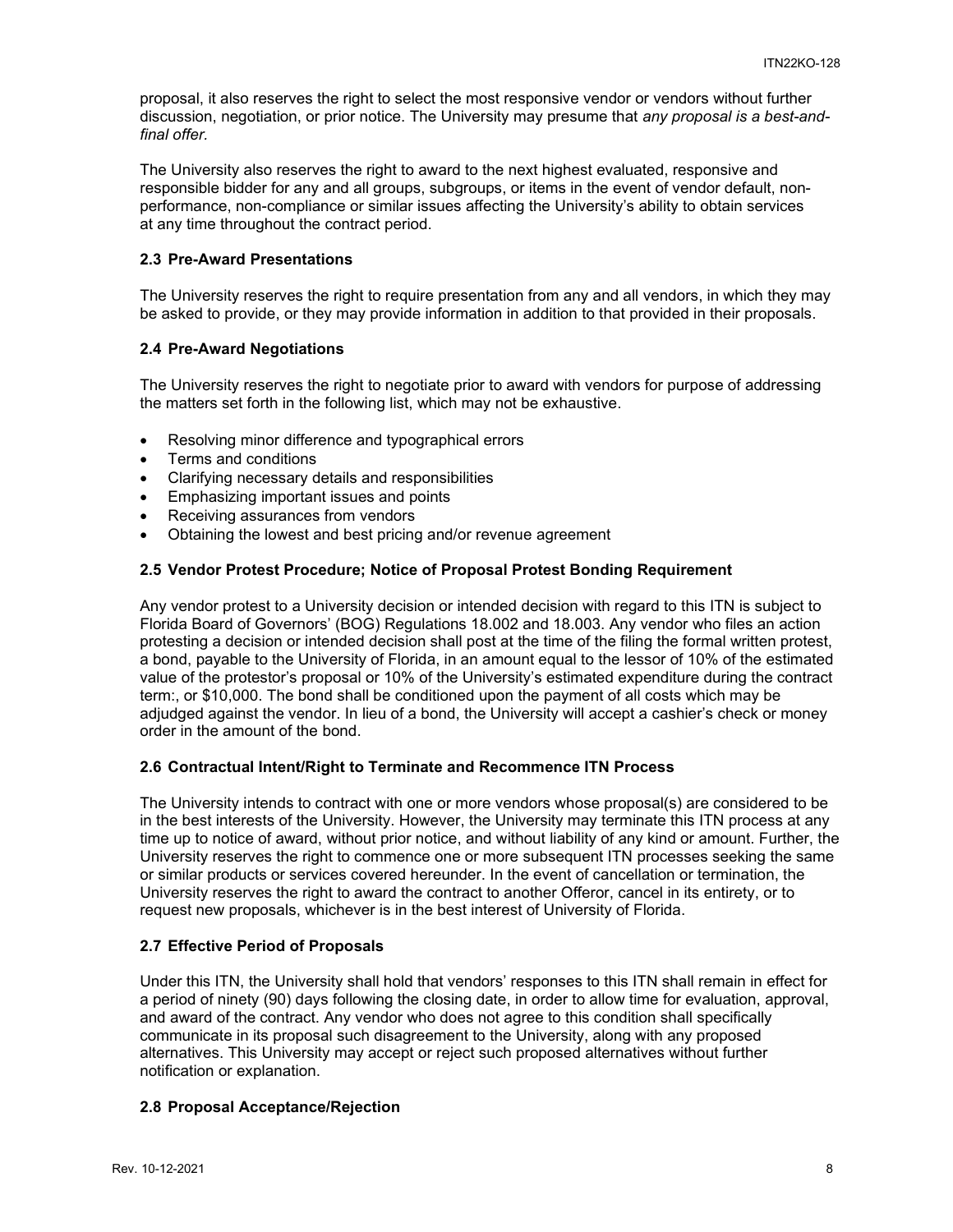The University reserves the right to reject any or all proposals. Such rejection may be without prior notice and shall be without any liability of any kind or amount to the University. The University shall not accept any proposal that the University deems not to be in its best interests. The University shall reject proposals submitted after the closing date and time.

# <span id="page-8-0"></span>**2.9 Errors and Omissions in Vendors Proposals**

The University may accept or reject any vendor's proposal, in part or in its entirety, if such proposal contains errors, omissions, or other problematic information. The University may decide upon the materiality of such errors, omissions, or other problematic information.

#### <span id="page-8-1"></span>**2.10 Determination of and Information Concerning Vendor's Qualifications**

The University reserves the right to determine whether a vendor has the ability, capacity, and resources necessary to perform in full any contract resulting from this ITN. The University may request from vendors information it deems necessary to evaluate such vendors' qualifications and capacities to deliver the products and/or services sought hereunder. The University may reject any vendor's proposal for which such information has been requested but which the vendor has not provided. Such information may include but is not limited to:

- Financial resources
- Personnel resources
- Physical resources
- Internal financial, operating, quality assurance, and other similar controls and policies
- Resumes of key executives, officers, and other personnel pertinent to the requirements of the ITN
- Customer references
- Disclosures of complaints or pending actions, legal or otherwise, against the vendor
- The University reserves the right to check references with current customers as provided by the vendor and with any customers the University identifies

#### <span id="page-8-2"></span>**2.11 Apparently Conflicting Information Obtained by Vendor**

The University is under no obligation whatsoever to honor or observe any information that may apparently conflict with any provision herein, regardless of whether such information is obtained from any office, agent, or employee of the University. Such information shall not affect the vendor's risks or obligations under a contract resulting from this ITN.

# <span id="page-8-3"></span>**2.12 Rejection of Vendor Counteroffers, Stipulations and Other Exceptions**

Any vendor exception, stipulation, counteroffer, requirement, and/or other alternative term or condition shall be considered rejected unless specifically accepted in writing by the University and thereafter incorporated into any contract resulting from this ITN.

# <span id="page-8-4"></span>**2.13 Vendor's Need to Use Proprietary Rights of the University**

All information proprietary to the University and disclosed by the University to any vendor shall be held in confidence by the vendor and shall be used only for purposes of the vendor's performance under any contract resulting from this ITN.

#### <span id="page-8-5"></span>**2.14 Public Record**

On the earlier of (i) the time the University provides notice of a decision or intended decision, or (ii) 30 days after the final competitive sealed proposals are all opened, whichever occurs earlier, vendor proposals may be disclosed as public record.

# <span id="page-8-6"></span>**3.0 SCHEDULE OF EVENTS**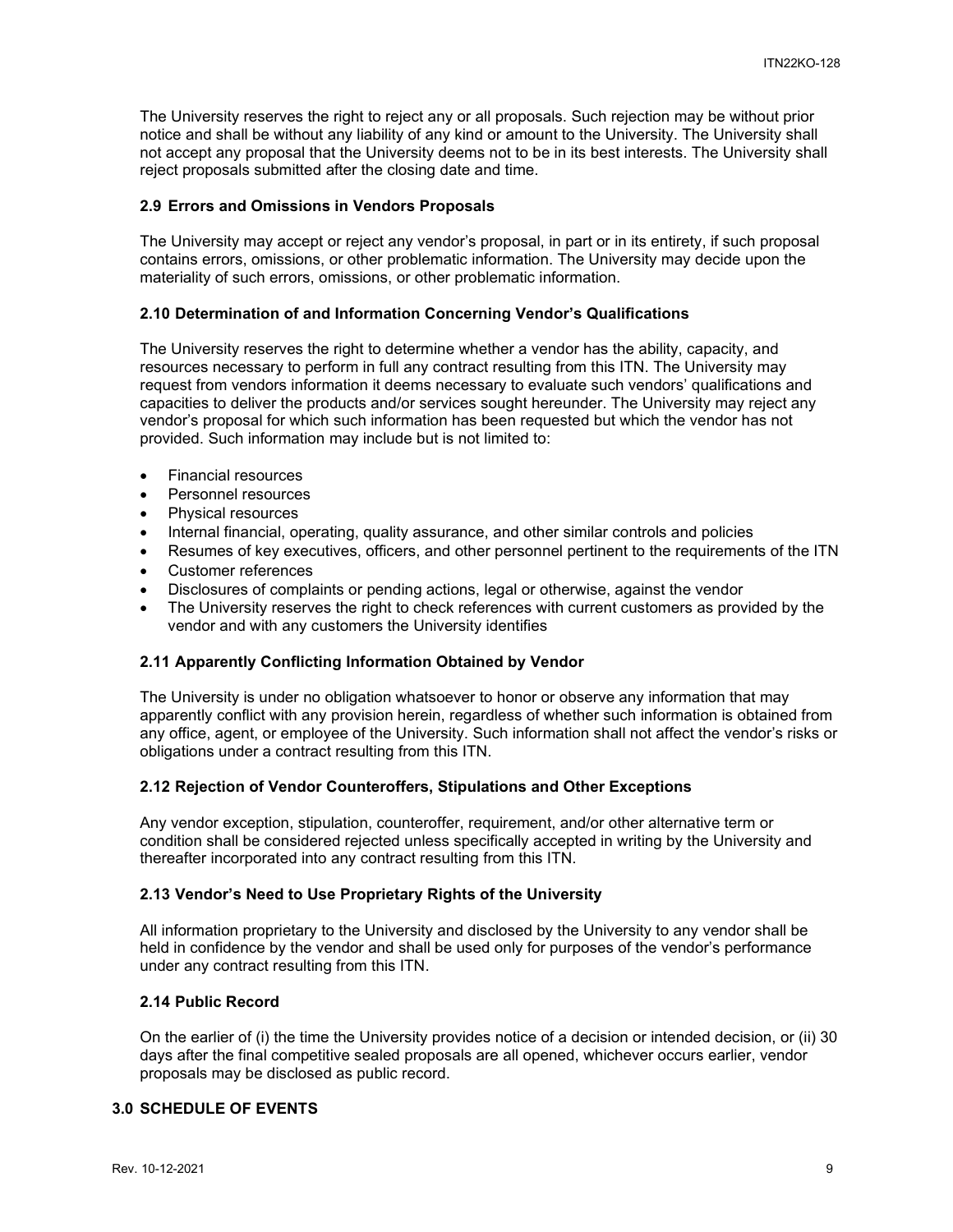The following is the tentative schedule that will apply to this ITN but may change in accordance with the University's needs.

2/16/2022 Issuance of ITN

3/8/2022 – 5:00 PM ET Technical Questions/Inquiries Due 3/15/2022<br>3/25/2022 - 3:00 PM ET TREPORTED TRIANS TO REPORT TRIANGULARY SALES SENTING CLOSES/Opening of Propos ITN Closes/Opening of Proposals

#### <span id="page-9-0"></span>**3.1 Intentionally Omitted**

#### <span id="page-9-1"></span>**3.2 Pre-Proposal Site Visit**

A pre-proposal site visit may be held for vendors who intend to respond to this ITN. The purpose of the site visit is to acquaint the vendors with the conditions under which the work must be performed. The University will not be responsible for additional compensation if the vendor does not acquaint themselves with all the available conditions and information nor shall it relieve the vendor from any responsibility for properly performing the work.

#### <span id="page-9-2"></span>**3.3 Special Accommodations**

If special accommodations are needed in order to attend a pre-proposal meeting or a proposal opening, contact Karen Olitsky, Procurement Agent III, [kolitsk@ufl.edu](mailto:kolitsk@ufl.edu) three (3) business days prior to pre-proposal meeting or proposal opening.

#### <span id="page-9-3"></span>**4.0 PROPOSAL RESPONSE AND PREPARATION INSTRUCTIONS**

Proposals must be delivered sealed and addressed to:

University of Florida Procurement Services 971 Elmore Drive Gainesville, FL 32611-5250 ITN#: ITN22KO-128 Vendor Name

# **on or prior to 3/25/2022 at 3:00 PM ET**.

#### **The above address is a valid campus address for any courier service.**

It is the vendor's responsibility to assure that the proposal is delivered at the proper time and place of the proposal opening. Proposals which for any reason are not so delivered will not be considered. The University shall not accept proposals received by facsimile or email. The University shall, at the specified closing date and time, open all proposals that are otherwise in order. The University will allow interested parties to attend such opening for purposes of identifying which vendors have responded. The University will make no immediate decision at such time, and there will be no disclosure of any information contained in any proposal until the earlier of (i) the time University provides notice of a decision or intended decision, or (ii) 30 days after the final competitive sealed proposals are all opened, whichever occurs earlier, at which time the vendor proposals become public record. When multiple solicitations have been scheduled to open at the same date and time, the University will open solicitations that have interested individuals present in sequential order by solicitation number. The University will hold unopened any proposals received after the closing date and time, and will not consider such proposals. The University reserves the right to retain or dispose of such proposals at its discretion; however, the University may return such proposals to their related vendors, but only at such vendor's request and at no cost or expense whatsoever to the University.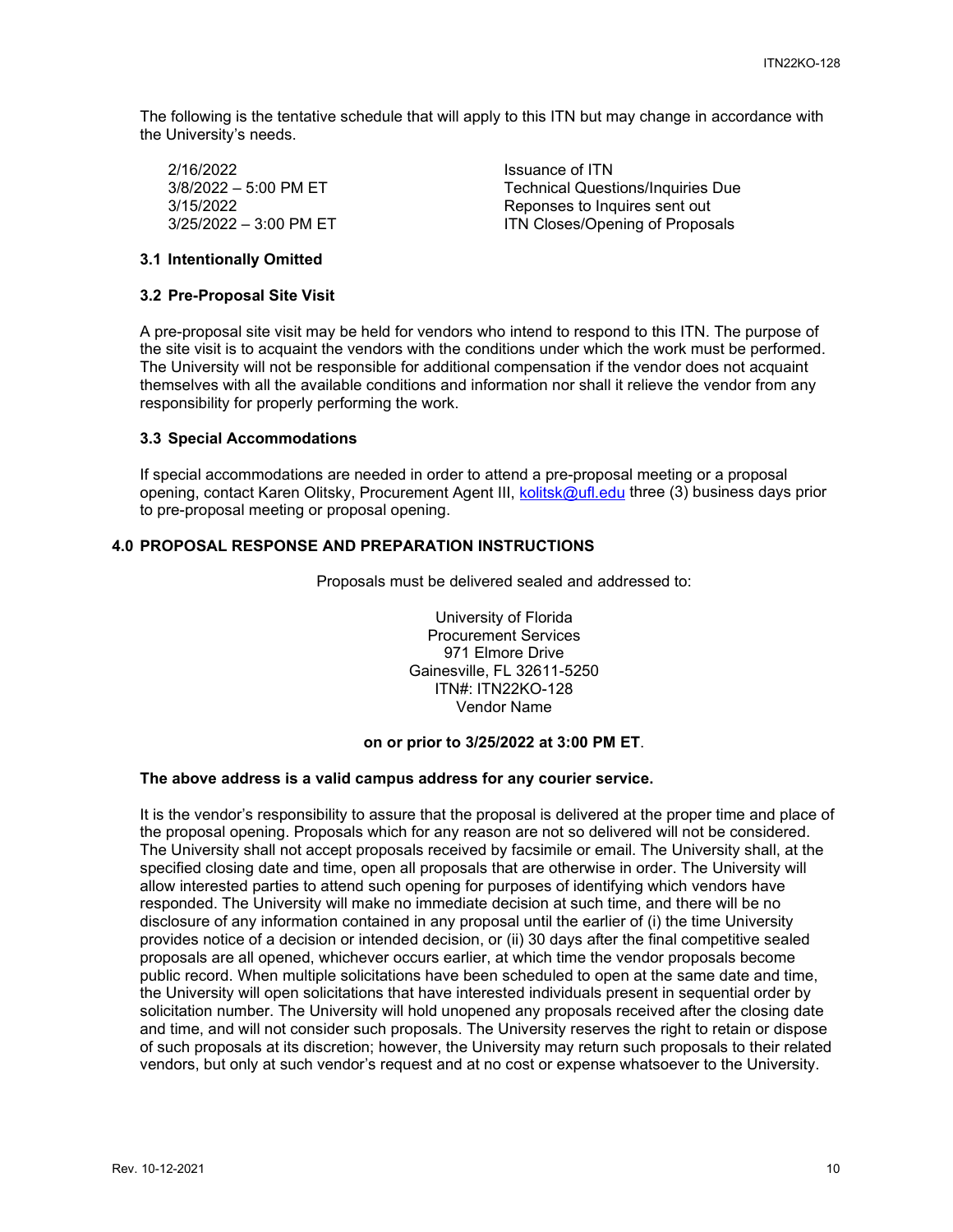If only one proposal is received, Procurement may delay the opening in order to determine why other vendors did not respond and to encourage other vendors to respond.

# <span id="page-10-0"></span>**4.1 Proposal Format Organization**

Original proposal and all copies must be on  $8\frac{1}{2}$  x11 text weight paper, double-sided, using binding tabs that will facilitate the distribution and evaluation of the proposals. Proposals should be printed when possible on paper containing a high level of post-consumer recycle content. Proposals should conform to the tabbed format below as well as the requirements of sections 4.1.2, 4.1.3 and 4.1.4.

# <span id="page-10-1"></span>**4.1.1 Response Format**

- Submit one (1) original copy and one (1) copy of the response in hard copy form. The original response must contain the original manual signature of the authorized person signing the proposal, and the electronic copy of the proposal.
- Submit one (1) copy of the initial response on PC compatible media (CD/DVD or USB flash drive), preferably in Word®.
- The outer carton of the response must display clearly and conspicuously the following identifying information, The ITN number, name, vendor name and due date and is sealed.
- The offer's response must include the information and required submittals described, tabbed and numbered as shown below, with all information appearing in the Tab in which it was requested.
- Questions and requests for information may not be rearranged, regrouped, or divided in any way.
- All information and required submittals requested MUST BE in both hardcopy and electronic and included in your written response.

# *Failure to adhere to this condition may cause your response to be rejected without further evaluation.*

- Information submitted that is not requested by the University may be considered to be supplemental, not subject to evaluation by the committee members.
- If there is any information or required submittals which due to size or binding cannot be incorporated following the proper tab, the vendor must provide information following the numbered tab, telling the evaluator where the information can be found in the response.
- Tabular / Paginated Format:
	- o **Tab 1**: Completed and signed Certification of Proposal form, and/or signed and completed acknowledgement forms for any addenda issued. Contact name(s) and title(s) of the individual(s) responsible for the company's proposal and negotiation during this ITN process. Please include the Organizational chart beginning with your account management team through CEO of your company
	- o **Tab 2**: A one to two page executive summary of the vendor's proposal, including brief descriptions of the company's expertise procuring a contract the size and scope described in the ITN, and how the vendor plans to address the University's requirements.
	- o **Tab 3**: Proposed process, in detail, for meeting UF's needs described in the Scope of Work for Lot 1. Describe, in detail, additional services that may fall under Lot 2 Scope of Work.
	- o **Tab 4**: Reference from at least two Universities, of similar size as UF, who have utilized the company for similar purposes within the last five years. References must include the name, address, telephone, and email address of the client contract administrator.
	- o **Tab 5:** Financial offering. Lot 1 pricing model/cost for services, including transparent & fully disclosed cost structure. Lot 2 – price list for all offered services.
	- o **Tab 6**: Describe the process of producing "best value" for University and its users, through creative marketing, small business & diversity programs, "green" initiatives, and/or other programs.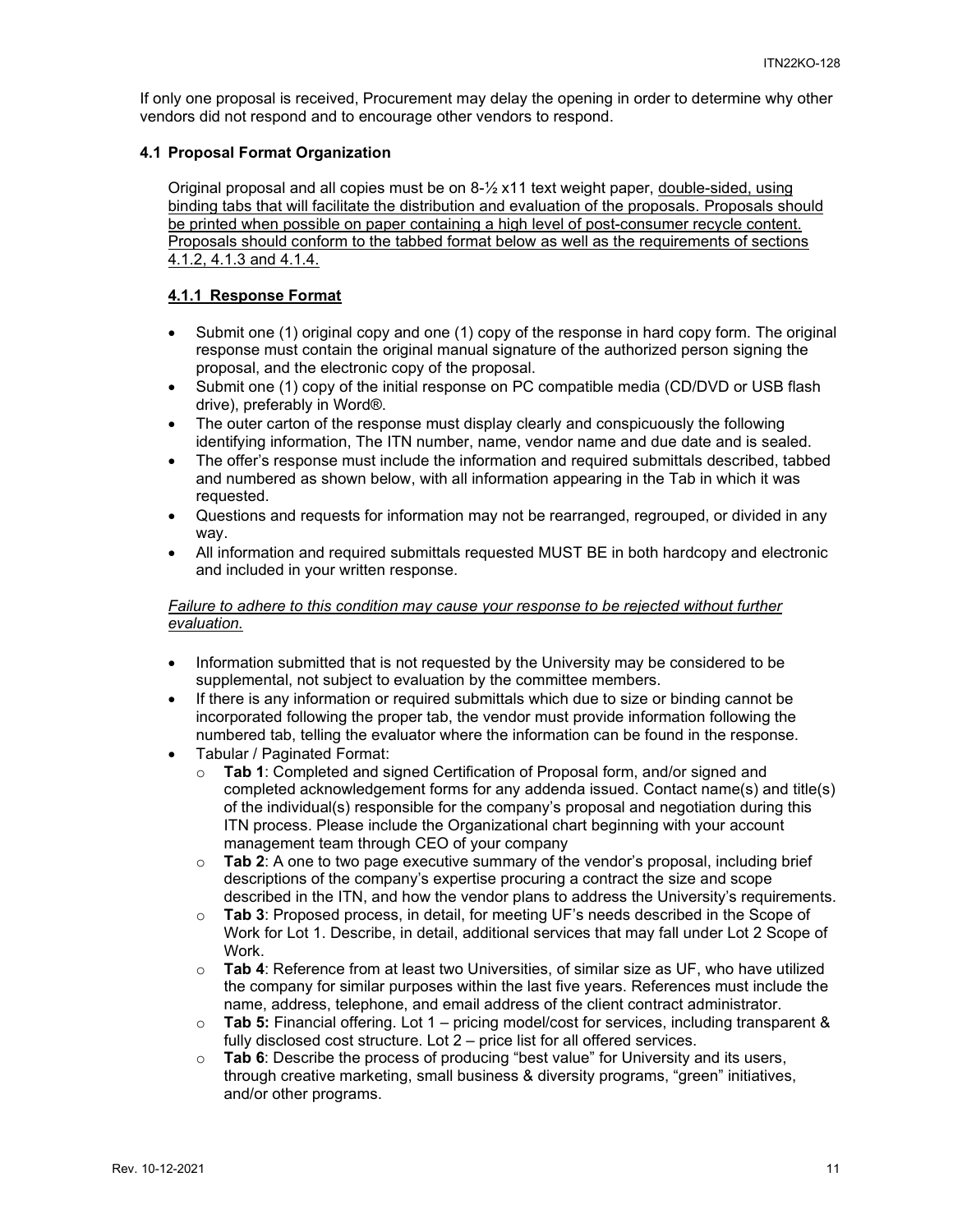o **Tab 7:** Provide an itemized list of concerns with University terms and conditions and, where appropriate, suggest preferred alternate language. UF may not negotiate terms not identified at the time of submittal.

# <span id="page-11-0"></span>**4.1.2 Number of Proposal Copies to be Furnished**

Submit one (1) hardcopy original of the initial response and one (1) copy on PC compatible media (CD/DVD or USB flash drive), preferably in Word® and/or Excel®, along with one (1) hardcopy marked "Copy".

# <span id="page-11-1"></span>**4.1.3 Bindings and Marking**

Vendors shall ensure that the original and each copy are individually bound. When submitting more than one (1) proposal, vendors shall ensure that units are clearly marked; for example, as "Original of Proposal One", "Copy One of Proposal One", "Original of Proposal Two", "Copy One of Proposal Two", and so on.

This Contract shall inure to the benefit of, and shall be binding upon, the parties hereto and their respective permitted successors and assigns.

# <span id="page-11-2"></span>**4.1.4 Marking of Envelopes**

Vendors shall ensure that the outer carton of the response must display clearly and conspicuously the following identifying information:

- ITN #: ITN22KO-128
- Opening date and time: 3/25/2022 at 3:00 PM ET

# <span id="page-11-3"></span>**4.1.5 Proposal Costs**

The University is not liable in any manner or to any extent for any cost or expense incurred by any vendor in the preparation, submission, presentation, or any other action connected with proposing or otherwise responding to this ITN. Such exemption from liability applies whether such costs are incurred directly by the vendor or indirectly through the vendor's agents, employees, assigns or others, whether related or not to the vendor.

# <span id="page-11-4"></span>**4.1.6 Faxes or Emails Not Accepted**

The University shall not accept proposals received by fax or email.

# <span id="page-11-6"></span><span id="page-11-5"></span>**4.2 Requirements of Proposer for Response**

# **4.2.1 Original ITN Document**

Procurement Services shall retain the ITN, and all related terms and conditions, exhibits and other attachments, in original form in an archival copy. Any modification of these, in the vendor's submission, is grounds for immediate disqualification.

# <span id="page-11-7"></span>**4.2.2 Vendor's Understanding of the ITN**

In responding to this ITN, the vendor accepts the responsibility fully to understand the ITN in its entirety, and in detail, including making any inquiries to the University as necessary to gain such understanding. The University reserves the right to disqualify any vendor who demonstrates less than such understanding. Further, the University reserves the right to determine, at its sole discretion, whether the vendor has demonstrated such understanding. Related to this, the University's right extends to cancellation of award if award has been made. Such disqualification and/or cancellation shall be at no fault, cost or liability whatsoever to the University.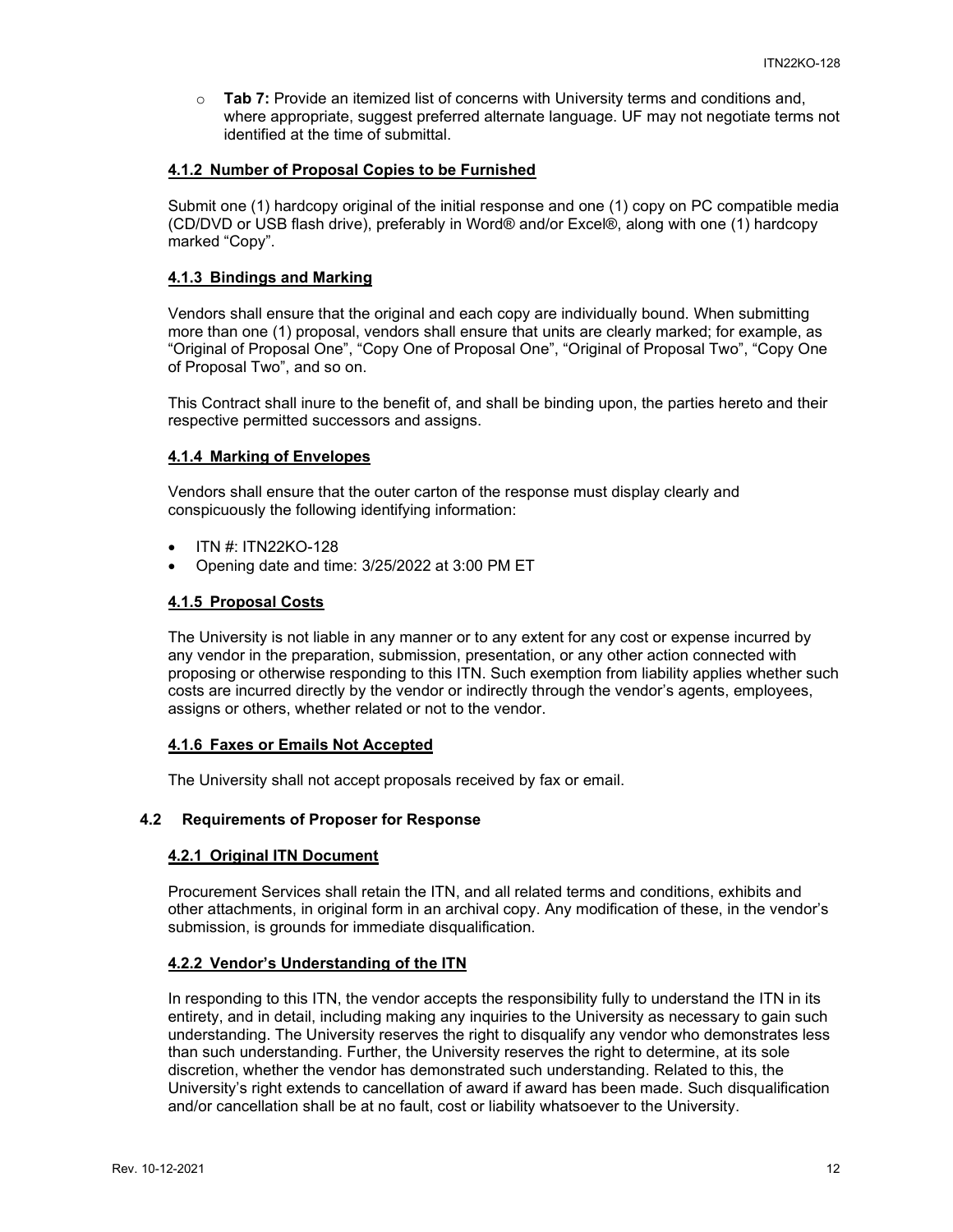#### <span id="page-12-0"></span>**4.2.3 University Provides Information in Good Faith without Liability**

All information provided by the University in this ITN is offered in good faith. Individual items are subject to change at any time. The University makes no certification that any item is without error. The University is not responsible or liable for any use of the information, or for any claims attempted to be asserted there from.

#### <span id="page-12-1"></span>**4.2.4 Verbal versus Written Communication**

Verbal communication shall not be effective unless formally confirmed in writing by the specified University Procurement staff in charge of managing this ITN's process. In no case shall verbal communication override written communication.

#### <span id="page-12-2"></span>**4.2.5 Questions, Communications and Inquires between the University and Vendors**

Vendor inquiries, questions and requests for clarification related to this ITN are to be directed, in writing, to:

> University of Florida Procurement Services 971 Elmore Drive Gainesville, FL 32611-5250

Attn: Karen Olitsky Telephone No: 352-294-1163 Facsimile No: 352-392-8837 E-mail Address: [kolitsk@ufl.edu](mailto:kolitsk@ufl.edu)

Applicable terms and conditions herein shall govern communications and inquiries between the University and vendors, as they relate to this ITN.

**Informal communications** shall include, but are not limited to, requests from/to vendors or vendors' representatives of any kind or capacity, to/from any University employee or representative of any kind or capacity, with the exception of Procurement Services, for information, comments, speculation, etc. Inquiries for clarifications and information that will not require addenda may be submitted verbally to the Procurement Staff named, above, at any time.

**Formal communications** shall include but are not limited to the following.

- Questions concerning this ITN must be submitted in writing and be received prior to 3/8/2022 at 5:00 PM/ET.
- Errors and omissions in this ITN and enhancements. Vendors shall bring to the University's attention any discrepancies, errors, or omissions that may exist within this ITN. Vendors shall recommend to the University any enhancements in respect to this ITN, which might be in the University's best interests. These must be submitted in writing and be received prior to 3/8/2022 at 5:00 PM/ET.
- Inquiries about technical interpretations must be submitted in writing and be received prior to 3/8/2022 at 5:00 PM ET.
- Inquiries for clarifications/information that will not require addenda may be submitted verbally to the Procurement Staff named above at any time during this process.
- Verbal and/or written presentations and pre-award proposals under this ITN.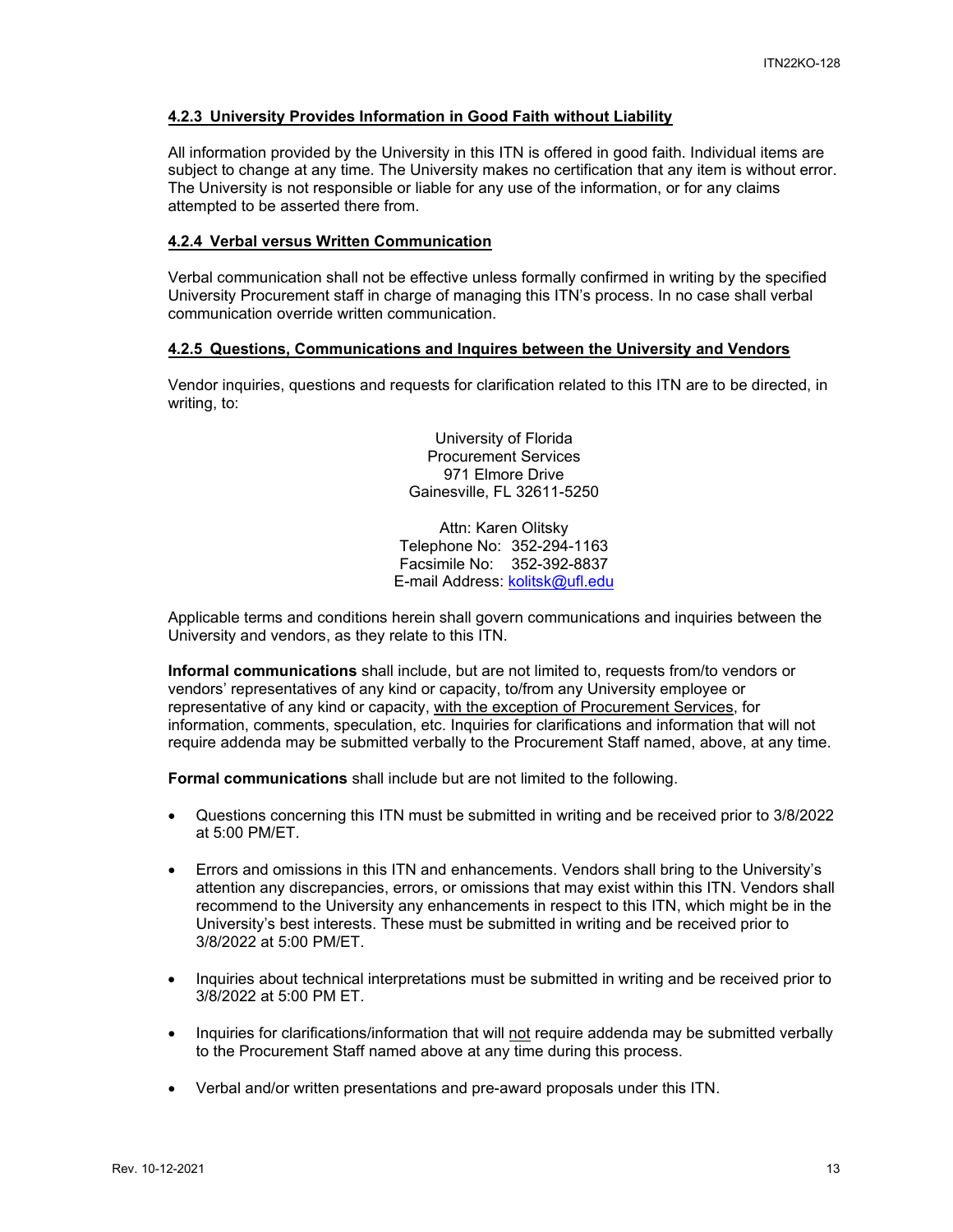• Addenda to this ITN.

Informal communications shall cease on the date of distribution of this ITN and formal communications shall commence. On the date that the University completes the award process for this ITN and executes the resulting contract with the successful Vendor, informal communications may resume, and formal communications must cease.

#### <span id="page-13-0"></span>**4.2.6 Addenda and the University's Response to Communications from Vendor**

The University will make a good-faith effort to provide a written response to each question or request for clarification that requires addenda within five (5) University business days.

#### *All addenda will be posted to our web site only:*

<https://procurement.ufl.edu/vendors/schedule-of-bids/>

*Vendors who want the addenda supplied to them in another form must notify the Procurement Staff listed in Section 4.2.5 above of that request. Otherwise, it will be the vendor's responsibility to check the web site for any additional information and addenda concerning this ITN.*

The University may not respond to any questions/requests for clarification that require addenda, if received by the University after **3/8/2022 at 5:00 PM ET**.

#### <span id="page-13-1"></span>**4.2.7 Pricing Proposal**

Vendors shall indicate pricing in the appropriate spaces and/or areas provided in this ITN. Vendors shall ensure that any departure from this condition results in an offer that is clearly cross-referenced to the applicable sections within this ITN. For any material departure from this condition, vendors shall provide clear and unambiguous explanations how the departure relates in detail to the applicable sections within this ITN. If the vendor responds with an "All or None" proposal, it shall be clearly and unambiguously marked as such.

The University may presume and hold as the vendor's final offer all pricing and/or revenue offerings, whether stated as amounts or percentages, and/or whether or not offered on an all-ornone basis, if not specified by the vendor. The University may accept or reject in part or entirely the vendor's pricing when such offerings are not on an all-or-none basis. The University prohibits the changing of pricing after the ITN closing date and time. Unless otherwise specifically proposed by the vendor, the University reserves the right to hold such pricing and/or revenue proposal as effective for the entire intended contract term. The University may prescribe the manner and method by which pricing shall be communicated in the vendor's proposal. The University may reject any proposal in which the pricing does not conform to such prescribed manner and method.

#### <span id="page-13-2"></span>**4.2.8 Revisions to the ITN**

The University may revise any part of this ITN for any reason by issuing addenda. The University will communicate additional information and addenda to this ITN by posting them on our web site.

<https://procurement.ufl.edu/vendors/schedule-of-bids/>

**Vendors that want the revisions supplied to them in another way must notify the Procurement Staff listed in this document of that request. Otherwise, it will be the vendor's responsibility to check the web site for any additional information and addenda concerning this ITN.**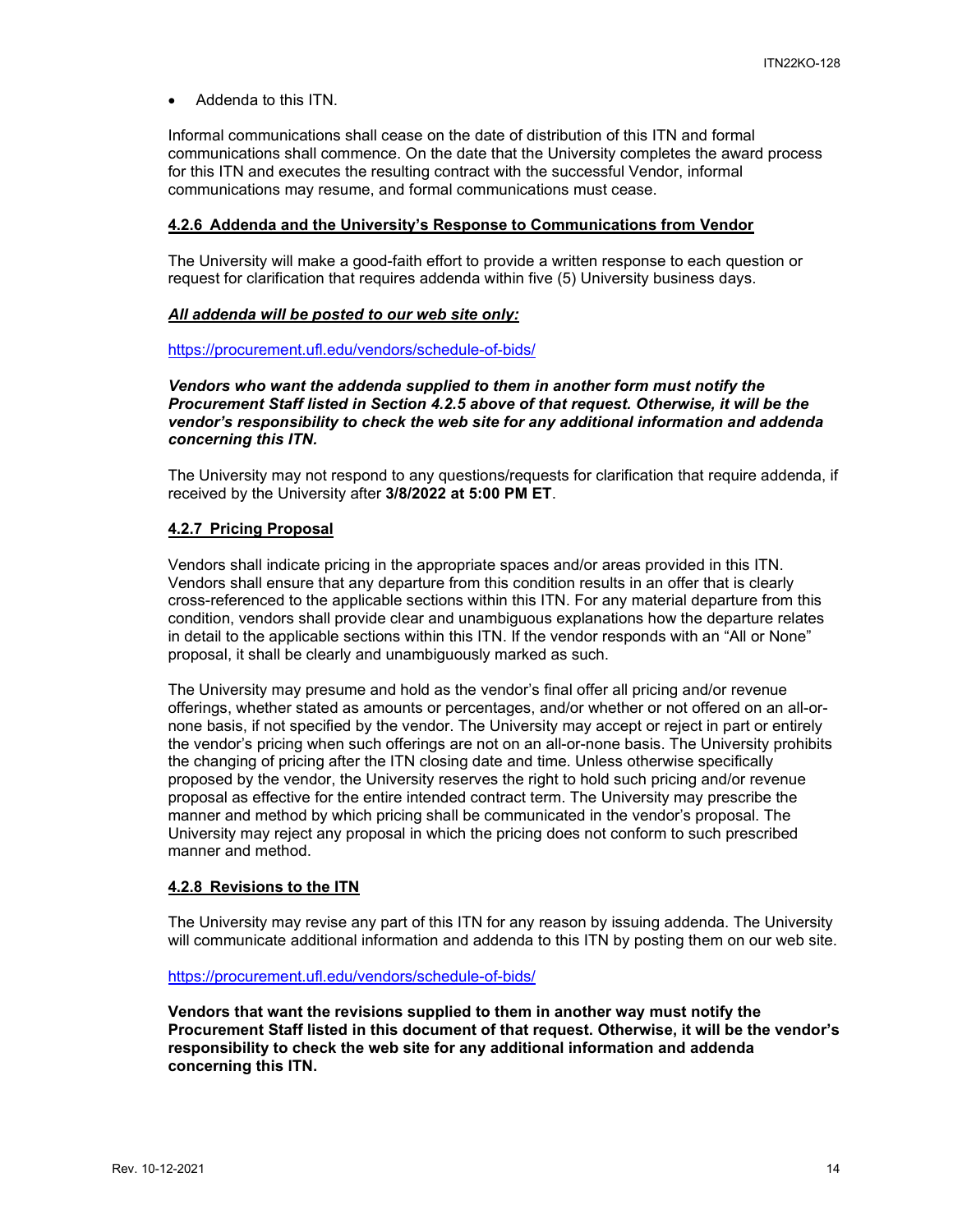Vendors are responsible for the information contained in such addenda, whether or not they acknowledge receipt. The University is under no obligation to communicate such addenda to vendors who notify the University that they will not be responding this ITN. The University may determine whether an addendum will be considered as part of this ITN and/or as part of any contract resulting there from. The University shall reject vendors' responses to addenda if such responses are received after the ITN closing date and time.

# <span id="page-14-0"></span>**4.2.9 Attention to Terms and Conditions**

Vendors are cautioned to thoroughly understand and comply with all matters covered under the Terms and Conditions section of this ITN. The successful Vendor is expected to enter into a form of agreement. The University agreement terms and conditions included in this ITN are intended to be incorporated into this agreement. PROPOSALS THAT ARE CONTINGENT UPON ANY CHANGES TO THESE TERMS AND CONDITIONS MAY BE DEEMED TO BE NON-RESPONSIVE AND MAY BE REJECTED (within the University's sole discretion).

# <span id="page-14-1"></span>**4.2.10 Required Signature**

The University may reject any vendors' response if it is not signed as indicated and/or required by the areas, spaces, or forms provided within this ITN.

# <span id="page-14-2"></span>**4.2.11 Authority to Negotiate**

Representatives of the vendor(s) selected to participate in oral negotiation(s) shall be first required to submit written authorization from the company CEO or CFO attesting to the fact that the company's lead negotiator is authorized to bind the company to the terms and conditions agreed to during negotiations and as contained in the vendor's best and final offer. The provision of such authorization shall be a prerequisite to continuation in the ITN process. The University shall not enter into extensive contract negotiations with the selected vendor(s) after the negotiation process has been completed. If the University determines that a company awarded a contract based on this ITN does not honor all aspects of the agreement reached during the negotiations in the best and final offer, the University reserves the right to immediately cancel the award, and to place the company on the University's suspended vendor list.

Company negotiators must enter the negotiations prepared to speak on behalf of the vendor's company. The University reserves the right to immediately terminate negotiations with any company whose representatives are not empowered to, or who will not, make decisions during the negotiation session. Vendors are reminded that the University may elect not to solicit a best and final offer from any company whose representative(s) have been unable or unwilling to commit to decisions reached during the verbal negotiation process.

# <span id="page-14-3"></span>**4.2.12 Collusion Prohibited**

In connection with this ITN, vendor collusion with other vendors or employees thereof, or with any employee of the University, is prohibited and may result in vendor disqualification and/or cancellation of award. Any attempt by the vendor, whether successful or not, to subvert or skirt the principles of open and fair competition may result in vendor disqualification and/or cancellation of award. Such disqualification and/or cancellation shall be at no fault or liability whatsoever to the University.

# <span id="page-14-4"></span>**4.2.13 Improper Business Relationships/Conflict of Interest Prohibited**

In connection with this ITN, each vendor shall ensure that no improper, unethical, or illegal relationships or conflict of interest exists between or among the vendor, the University, and any other party to this ITN. The University reserves the right to determine the materiality of such relationships, when discovered or disclosed, whether intended or not; and to decide whether or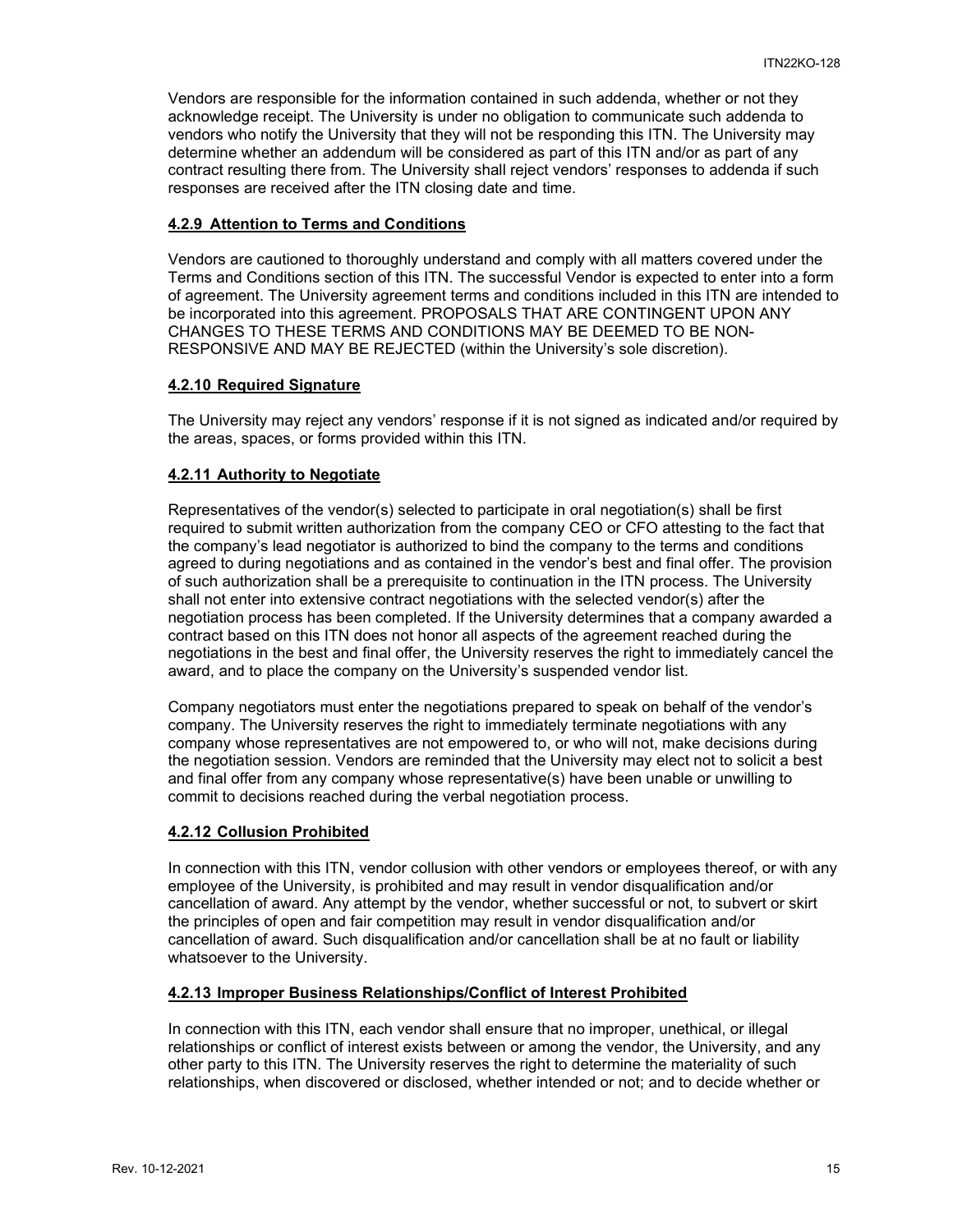not vendor disqualification and/or cancellation of award shall result. Such disqualification and/or cancellation shall be at no fault or liability whatsoever to the University.

Contractor represents that no University employee who has, or whose relative has, a relationship with Contractor, will violate the Code of Ethics for Public Officers and Employees, including, but not limited to F.S. Section 112.313(3) and (7) and F.S. 112.3185(6) thereof, by reason of Contractor entering into this Contract.

# <span id="page-15-0"></span>**4.2.14 Corrections, Changes, and Providing Information on Forms within the ITN**

Vendors shall ensure that an authorized individual initials each correction using pen and ink. Vendors shall use pen and ink or typewriter in providing information directly on pages, or copies thereof, contained within this ITN.

#### <span id="page-15-1"></span>**4.2.15 Intentionally Omitted**

#### <span id="page-15-2"></span>**4.2.16 Anti-Kickback**

In compliance with FAR 52.203-7, the University has in place and follows procedures designed to prevent and detect violations of the Anti-Kickback Act of 1986 in its operations and direct business relationships.

# <span id="page-15-3"></span>**4.2.17 Withdrawal of ITN**

Vendors may withdraw their proposals any time prior to the ITN closing date. Vendors may request to withdraw their proposals after the ITN closing date and time prior to selection and notice of award. The University shall have sole authority to grant or deny such a request. In the event the University grants such a request, it may withhold issuing future ITN's to such vendors.

#### <span id="page-15-4"></span>**4.2.18 University's Right to Use Vendor's Ideas/Proprietary Information**

**If the vendor needs to submit proprietary/trade secret information with the proposal, the vendor shall ensure that it is enclosed in a separate envelope from the proposal and that it is clearly designated and conspicuously labeled as such.** Vendors who submit responses with information noted as proprietary may be asked to substantiate why the information is proprietary or is otherwise exempt from a public records request under Florida Law.

Selection or rejection of the proposal shall not affect the University's right of use. Provided, however, that the University will, in good faith, honor any vendor information that is clearly designated and conspicuously labeled as proprietary when the University concurs that the information is proprietary, and that trade secrets or other proprietary data contained in the proposal documents shall be maintained as confidential in accordance with procedures promulgated by the Procurement Staff and subject to limitations in Florida or Federal law. Pricing information cannot be considered proprietary. The University shall not be liable in any manner or in any amount for disclosing proprietary information if such information is not clearly so designated and conspicuously so labeled. The University shall likewise not be liable if it did not know or could not have reasonably known that such information was proprietary.

Should a request be made of the University for access to the information designated confidential or trade secret by the bidder and, on the basis of that designation, the University denies the request, the bidder may be responsible for all legal costs necessary to defend such action if the denial is challenged in a court of law.

Contractor acknowledges and agrees that (a) all documents, studies, materials and information furnished to Contractor by University or University's affiliates in connection with the Services and (b) all reports, studies, plans, deliverables, strategies, materials and other documents and information developed or prepared for University in connection with the Services or which reflect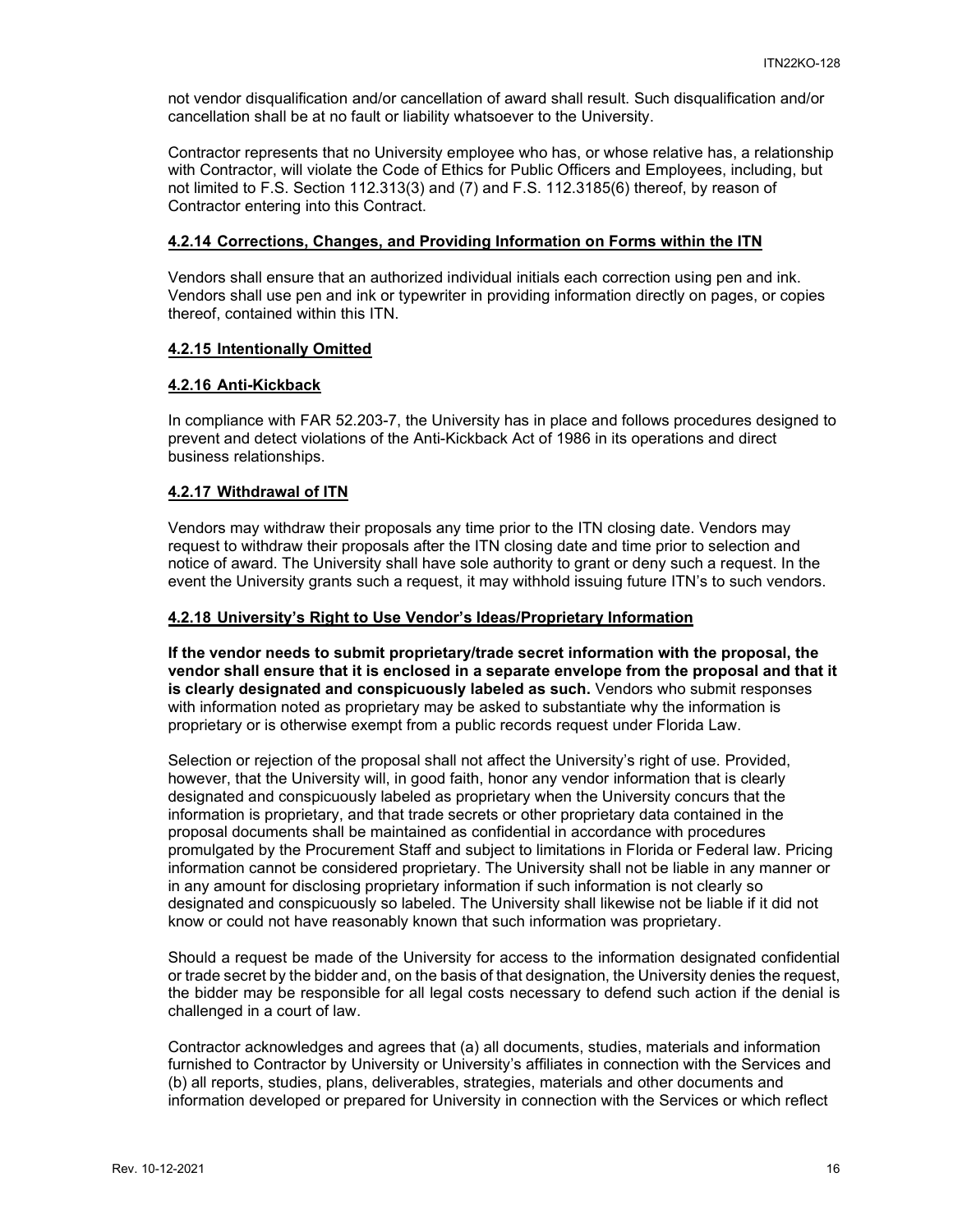any of the documents, studies, materials or information furnished to Contractor by University (the materials described in (a) and (b) are collectively referred to as the "Information") are and shall remain at all times confidential, proprietary, and the sole property of University. Contractor agrees that it shall not use the Information and will not share the Information with its employees, except as necessary to perform the Services. Contractor may not disclose Information to third parties unless it obtains University's written consent to such disclosure. In the event Contractor is required by subpoena or other judicial or administrative process or by law to disclose such records, Contractor shall (i) provide University with prompt notice thereof, (ii) consult with University on the advisability of taking steps to resist or narrow such disclosure, (iii) furnish only that portion of the information that is responsive to the request, (iv) comply with the requirements of all privacy laws applicable to the Information, which may include, but not be limited, to FERPA, and (v) reasonably cooperate with University in any attempt that University may make to obtain an order or other reliable assurance that confidential treatment will be accorded the records. Upon termination of this Contract or upon request by University, Contractor shall promptly return the Information to University. Notwithstanding the foregoing, if University will share or provide access to protected health information or "PHI" to Contractor for Contractor to perform the Services, University and Contractor will enter into a separate business associate agreement which will govern the confidentiality and non-use obligations of the Contractor regarding the PHI (in lieu of this provision). This provision shall survive the termination of this Contract.

#### <span id="page-16-0"></span>**5.0 DEFINITIONS**

#### <span id="page-16-1"></span>**5.1 Agreement/Contract**

All types of agreements entered into by the University of Florida, regardless of what they may be called, for the procurement of materials, services or construction, or the disposal of materials. Meaning is interchangeable.

#### <span id="page-16-2"></span>**5.2 Customer**

Unless otherwise implied by the context of the specific provision within this ITN, "Customer" means a customer of the vendor, other than the University.

# <span id="page-16-3"></span>**5.3 May, Should**

Indicates something that is not mandatory, but permissible, recommended, or desirable.

#### <span id="page-16-4"></span>**5.4 Must, Shall, Will**

Indicates a mandatory requirement. Failure to meet these mandatory requirements may result in rejection of your proposal as non-responsive.

#### <span id="page-16-5"></span>**5.5 Proposal**

The entirety of the vendor's responses to each point of this ITN, including any and all supplemental offers or information not explicitly requested within this ITN.

#### <span id="page-16-6"></span>**5.6 Proprietary Information**

Information held by the owner that if released to the public or anyone outside the owner's organization, would be detrimental to its interests. It is an issue of fact rather than opinion. Pricing and/or revenues cannot be considered proprietary.

# <span id="page-16-7"></span>**5.7 Provider**

Any entity responding to this ITN, or, if selected, the vendor entering into a contract with University.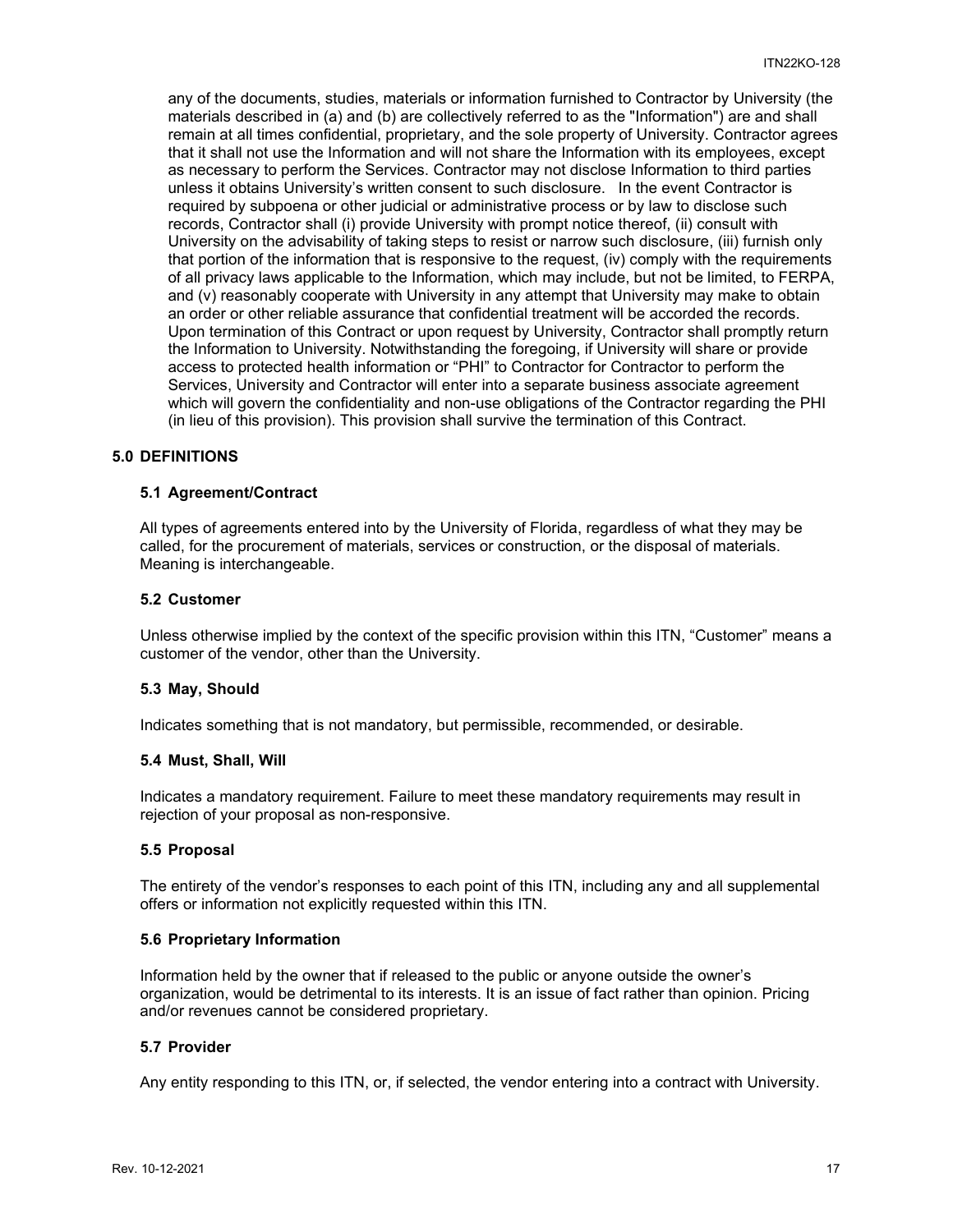# <span id="page-17-0"></span>**5.8 Invitation to Negotiate (ITN)**

A competitive negotiation process. It is not to be confused with an Invitation to Bid (ITB), in which goods or services are precisely specified and price is substantially the only competitive factor. This ITN provides the University the flexibility to negotiate to arrive at a mutually agreeable relationship. Price will be considered but will not be the only factor of evaluation.

#### <span id="page-17-1"></span>**5.9 Respondent**

Any entity responding to this ITN, or, if selected, the vendor entering into a contract with University.

#### <span id="page-17-2"></span>**5.10 Response**

Same as Proposal.

#### <span id="page-17-3"></span>**5.11 Successful Vendor**

Any entity responding to this ITN, or, if selected, the vendor entering into a contract with University.

#### <span id="page-17-4"></span>**5.12 Supplement Agreement**

Any supplement terms and conditions agreed to by the parties in writing taking precedence over all other documents governing the transaction.

#### <span id="page-17-5"></span>**5.13 Supplier**

Any entity responding to this ITN, or, if selected, the vendor entering into a contract with University.

# <span id="page-17-6"></span>**5.14 University of Florida, UF or University**

Same as The University of Florida Board of Trustees, a public body corporate of the State of Florida; throughout the document the term UF, University and University of Florida is used interchangeably.

# <span id="page-17-7"></span>**5.15 Vendor**

Any entity responding to this ITN, or, if selected, the vendor entering into a contract with University.

# <span id="page-17-8"></span>**5.16 Vendor's Proposal**

Same as Proposal.

#### <span id="page-17-9"></span>**5.17 Vendor's Response**

Same as Proposal.

# <span id="page-17-10"></span>**6.0 AGREEMENT TERMS AND CONDITIONS**

The following are the Terms and Conditions that will become part of any Agreement consummated between the University and the Successful Vendor. The Successful Vendor will be expected to execute an Agreement containing the provisions set forth in this section, or substantially similar provisions as University deems prudent or necessary. This list of provisions is not exhaustive or indicative of every provision that will be contained in the Agreement, but rather identifies particular terms and conditions of which the vendor should be aware. In the event of a conflict between any provisions contained in any of the documents governing this transaction, the following shall be the order of precedence: Agreement; Invitation to Negotiate; Proposal.

# <span id="page-17-11"></span>**6.1 Actions of Successful Vendor**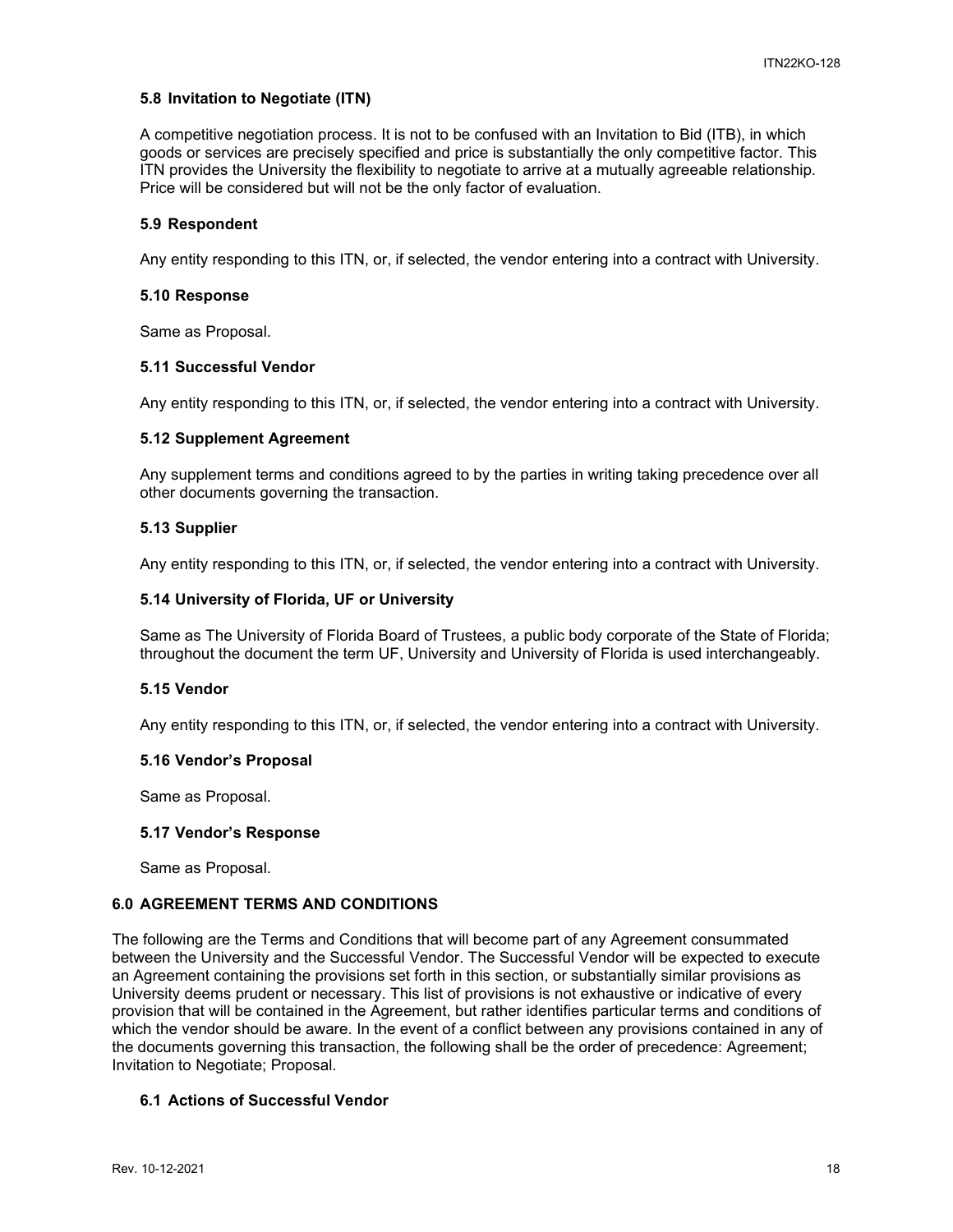The University is under no obligation whatsoever to be bound by the actions of any Successful Vendor with respect to third parties. The Successful Vendor is not a division or agent of the University.

# <span id="page-18-0"></span>**6.2 Advertising**

The Successful Vendor shall not advertise or publish information concerning the Agreement without prior written consent of the University. The University shall not unreasonably withhold permission.

# <span id="page-18-1"></span>**6.3 Americans with Disabilities Act**

The Successful Vendor shall comply with all applicable provisions of the Americans with Disabilities Act and applicable federal regulations under the act.

# <span id="page-18-2"></span>**6.4 Certification**

By signature on the "Proposal Certification" form included under Section 7.0, the Vendor certifies that the submission on the proposal did not involve collusion or other anti-competitive practices. The Vendor has not given, offered to give, nor intends to give at any time hereafter any economic opportunity, future employment, gift, loan, gratuity, special discount, trip, favor, or service to a public servant in connection with the submitted proposal. In addition, Vendor certifies whether or not an employee of the University has, or who's relative has, a substantial interest in any Agreement subsequent to this ITN. Vendor also certifies their status with regard to debarment, or suspension by any federal entity.

Failure to provide a valid signature affirming the stipulations required by this clause shall result in the rejection of the submitted proposal and, if applicable, any resulting Agreement. Signing the certification with a false statement shall void the proposal and, if applicable, any resulting Agreement. Any resulting Agreement may be subject to legal remedies provided by law. Vendor agrees to promote and offer to the University only those services and/or materials as stated in and allowed for under resulting Agreement(s).

# <span id="page-18-3"></span>**6.5 Conflict of Interest**

The award hereunder is subject to the provisions of Chapter 112, F.S. Vendors must disclose with the proposal the name of any officer, director, or agent who is also an employee of the University of Florida. Further, all Vendors must disclose the name of any University employee who owns, directly or indirectly, an interest of five percent (5%) or more in the Vendor's firm or any of its branches.

# <span id="page-18-4"></span>**6.6 Discrimination**

An entity or affiliate who has been placed on the discriminatory list may not submit a bid on a contract to provide goods or services to a public entity, may not submit a bid on a contract with a public entity for the construction or repair of a public building or public work, may not submit proposals on leases of real property to a public entity, may not award or perform work as a Vendor, supplier, subcontractor or consultant under contract with any public entity, and may not transact business with any public entity.

# <span id="page-18-5"></span>**6.7 Drug Free Workplace**

The Successful Vendor agrees that in the performance of the Agreement, neither the Successful Vendor nor any employee of the Successful Vendor shall engage in the unlawful manufacture, distribution, dispensing, possession, or use of a controlled substance in conducting any activity covered by the Agreement. The University reserves the right to request a copy of the Successful Vendor's Drug Free Workplace Policy. The Successful Vendor further agrees to insert a provision similar to this statement in all subcontracts for services required.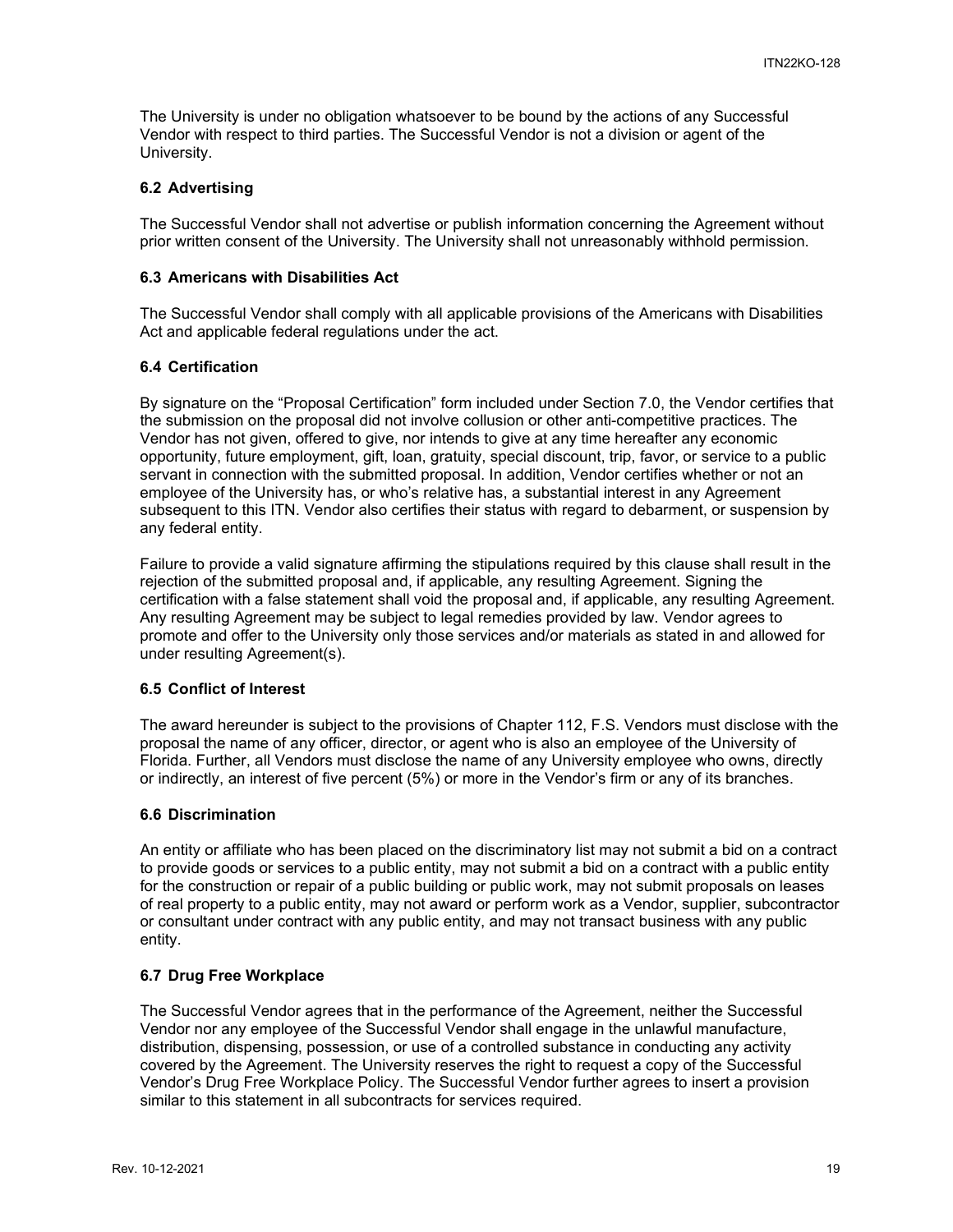# <span id="page-19-0"></span>**6.8 Equal Opportunity**

University of Florida is an equal opportunity employer and federal contractor or subcontractor. Consequently, the parties agree that, as applicable, they will abide by the requirements of 41 CFR  $60-1.4(a)$ , 41 CFR  $60-300.5(a)$  and 41 CFR  $60-741.5(a)$  and that these laws are incorporated herein by reference. These regulations prohibit discrimination against qualified individuals based on their status as protected veterans or individuals with disabilities and prohibit discrimination against all individuals based on their race, color, religion, sex, sexual orientation, gender identity or national origin. These regulations require that covered prime contractors and subcontractors take affirmative action to employ and advance in employment individuals without regard to race, color, religion, sex, sexual orientation, gender identity, national origin, protected veteran status, or physical or mental disability. **The parties also agree that, as applicable, they will abide by the requirements of Executive Order 13496 (29 CFR Part 471, Appendix A to Subpart A), relating to the notice of employee rights under federal labor laws. This contractor and subcontractor shall abide by the requirements of 41 CFR §§ 60-1.4(a), (or for construction contractors, 41 CFR § 60-4.3(a)), 60-300.5(a) and 60-741.5(a), and Executive Order 11246, as amended. These regulations prohibit discrimination against qualified individuals based on their status as protected veterans or individuals with disabilities and prohibit discrimination against all individuals based on their race, color, religion, sex, sexual orientation, gender identity, or national origin. Moreover, these regulations require that covered prime contractors and subcontractors take affirmative action to employ and advance in employment individuals without regard to the aforementioned protected groups.**

#### <span id="page-19-1"></span>**6.9 Federal, State, and Local Laws and Regulations**

Successful Vendor is solely responsible for complying with all laws, ordinances, and regulations including but not limited to, those relating to taxes, licenses and permits, as they may apply to any matter under this ITN. The Successful Vendor must demonstrate that they are duly licensed by applicable regulatory bodies during the performance of the Agreement. Prior to the commencement of Agreement, the Successful Vendor shall be prepared to provide evidence of such licensing as may be requested by the University. Successful Vendor shall, at no expense to the University, procure and keep in force during the entire period of the Agreement all such permits and licenses.

In the performance of the Services, Contractor shall, at its own expense, at all times during the Term, comply with all applicable federal, state, and local laws, rules, regulations, and ordinances and all other governmental requirements. Contractor acknowledges and agrees that Contractor has and will at all times during the Term maintain all governmental permits, licenses, consents, and approvals necessary to perform the Services. Contractor shall also be solely responsible for and shall pay as required by law Contractor's income taxes, general excise taxes and any self-employment taxes.

# <span id="page-19-2"></span>**6.10 E-Verify Compliance; Unauthorized Alien Workers**

By entering into a contract with UF, Vendor is obligated to comply with the provisions of Section 448.095, Fla. Stat., "Employment Eligibility." Compliance with Section 448.095, Fla. Stat., includes, but is not limited to, utilization of the E-Verify System to verify the work authorization status of all newly hired employees, and requiring all subcontractors to provide an affidavit attesting that the subcontractor does not employ, contract with, or subcontract with, an unauthorized alien. Vendor affirms and represents that it is registered with the E-Verify system and are using same, and will continue to use same as required by Section 448.095, Fla. Stat. The Vendor's employment of unauthorized aliens is considered a violation of Section 274A(e) of the Immigration and Nationality Act. If the Vendor knowingly employs unauthorized alien workers, such violation shall be cause for UF'S unilateral cancellation of the Agreement.

# <span id="page-19-3"></span>**6.11 Inspection, Audit and Reporting**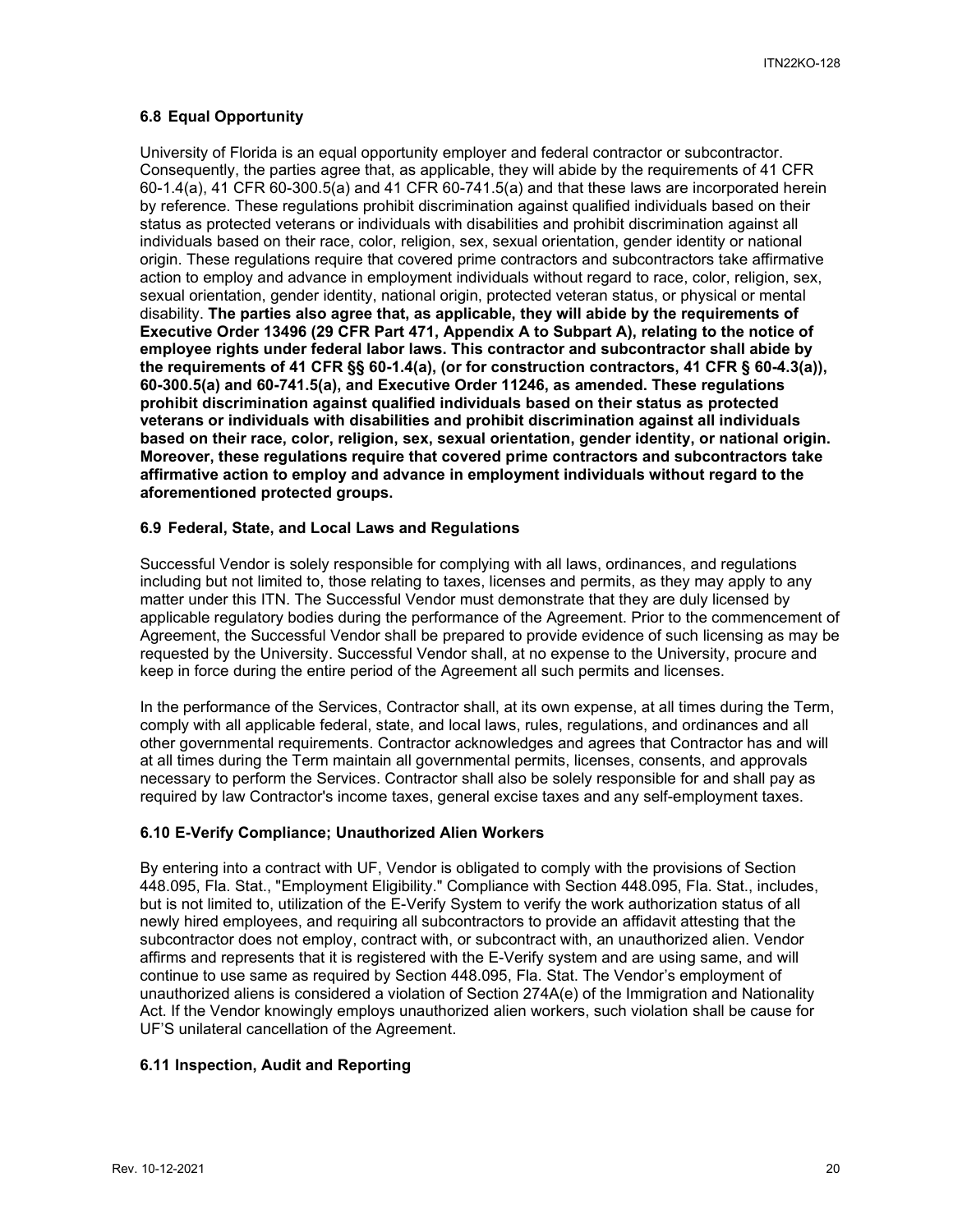All books, accounts, reports, files and other records relating to the Agreement shall be subject at all reasonable times to inspection and audit by the University of Florida.

Reporting Requirements: The successful vendor(s) agrees to furnish to the University a summary of total sales made under this contract, including other organizations as mentioned in 1.4 above, as requested but at least twice a year.

All reporting will be in Electronic Format provided to Procurement Services either prior to business review meetings or as requested.

Vendor and University will work together to create reports as University deems necessary and compatible with vendor systems.

#### <span id="page-20-0"></span>**6.12 Liens**

Each Successful Vendor shall keep the University free and clear from all liens asserted by any person or entity for any reason arising out of the furnishing of services or materials by or to the Successful Vendor.

#### <span id="page-20-1"></span>**6.13 Modifications**

This Contract may be modified or altered only by written agreement signed by both University and Contractor.

#### <span id="page-20-2"></span>**6.14 Non-Discrimination**

The parties agree to be bound by applicable state and federal rules governing Equal Employment Opportunity and Non-Discrimination.

#### <span id="page-20-3"></span>**6.15 Ownership of Documents**

All drawings, maps, sketches, documents, records, programs, data base, reports and other data developed or purchased, under this Agreement for or at the University's expense shall be and remain the University's property, without restriction, reservation or qualifications. The Successful Vendor may retain copies necessary for recordkeeping documentation and all such other business purposes related to the Agreement. All materials and products produced shall be provided to the University upon expiration of this Agreement.

# <span id="page-20-4"></span>**6.16 Sales and Use Tax**

The Successful Vendor agrees to comply with and to require all of his subcontractors to comply with all the provisions of applicable law. The Successful Vendor further agrees to indemnify and hold harmless the University from any and all claims and demands made against it by virtue of the failure of the Successful Vendor or any subcontractors to comply with the provisions of any and all said laws. The University is exempt from state sales and use tax. A copy of the University's Certificate of Exemption will be made available upon request.

# <span id="page-20-5"></span>**6.17 Sexual Harassment**

Federal law and the policies of the University prohibit sexual harassment of University employees or students. Sexual harassment includes any unwelcome sexual advance toward a University employee or student, any request for a sexual favor from a University employee or student, or any other verbal or physical conduct of a sexual nature that is so pervasive as to create a hostile or offensive working environment for University employees, or a hostile or an offensive academic environment for University students. University vendors, subcontractors and suppliers for this project are required to exercise control over their employees so as to prohibit acts of sexual harassment of University employees and students. The employer of any person who the University, in its reasonable judgment,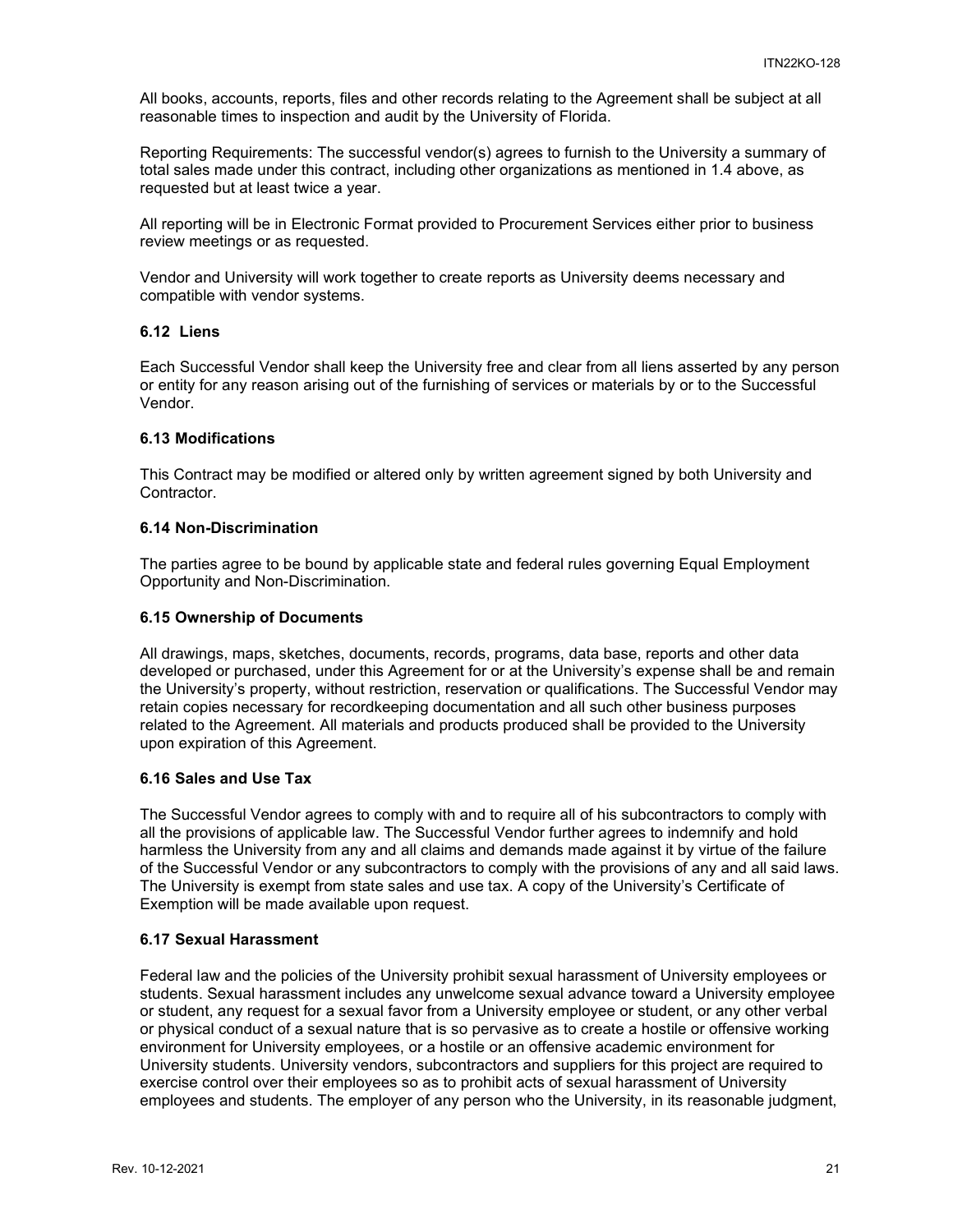determines has committed an act of sexual harassment agrees as a term and condition of the Agreement to cause such person to be removed from the project site and from University premises and to take such other action as may be reasonably necessary to cause the sexual harassment to cease.

# <span id="page-21-0"></span>**6.18 Supplier Diversity Program**

University is an equal opportunity institution and, as such, encourages the use of small businesses, including women and minority-owned small businesses in the provision of goods and services. Small businesses should have a fair and equal opportunity to compete for dollars spent by the University. Competition ensures that prices are competitive, and a broad vendor base is available.

For questions about the University's supplier diversity program, contact the Director of Small Business and Supplier Diversity, 352-392-0380, [https://sbsd.admin.ufl.edu/.](https://sbsd.admin.ufl.edu/)

# <span id="page-21-1"></span>**6.19 Tobacco Free Campus Policy**

The University of Florida campus is a tobacco-free campus. This policy was effective as of July 1, 2010. The use of cigarettes or other tobacco products in UF buildings, parking lots, or in vehicles in these areas is prohibited. The successful vendor is expected to respect this smoke free policy and fully comply with it.

# <span id="page-21-2"></span>**6.20 Sustainability Preferences**

The University's Procurement directives support the purchase of products that will minimize any negative environmental impacts of our work. In order to facilitate a healthy market in sustainable products, all parties involved in the procurement and utilization of materials must engage in both waste recycling and the initial purchase of products containing recycled content. It is in the interest of public health, safety and welfare and the conservation of energy and natural resources to use and promote environmentally responsible products, as well as energy efficient fixtures, appliances and mechanical equipment used in new construction and retrofit of University facilities.

# <span id="page-21-3"></span>**6.21 Assignment-Delegation**

Except for subcontracting or delegation expressly contemplated in the scope of work, Contractor shall not assign, transfer, delegate, subcontract, or otherwise dispose of, whether voluntarily or involuntarily, or by operation of law, any right or obligation under this Contract, without the written consent of University, which consent may be withheld in University's sole discretion. Any such assignment, subcontracting or transfer is void. No subcontracting or other delegation shall in any event relieve Contractor of any obligation or liability of Contractor under this Contract

# <span id="page-21-4"></span>**6.22 Assignment of Anti-Trust Overcharge Claims**

The parties recognize that in actual economic practice overcharges resulting from anti-trust violations are in fact borne by the ultimate purchaser; therefore, Successful Vendor hereby assigns to the University any and all claims for such overcharges.

# <span id="page-21-5"></span>**6.23 Date for Reckoning Prompt-Payment Discount**

For purposes of determining whether a prompt-payment discount, if applicable, may be taken by the University, the starting date of such reckoning period shall be the later of the date of a properly executed invoice or the date of completion of service and/or delivery of product.

# <span id="page-21-6"></span>**6.24 Force Majeure**

In the event compliance with any obligation under this Agreement is impractical or impossible due to any Event of Force Majeure, then the time for performance of such obligation shall be extended for a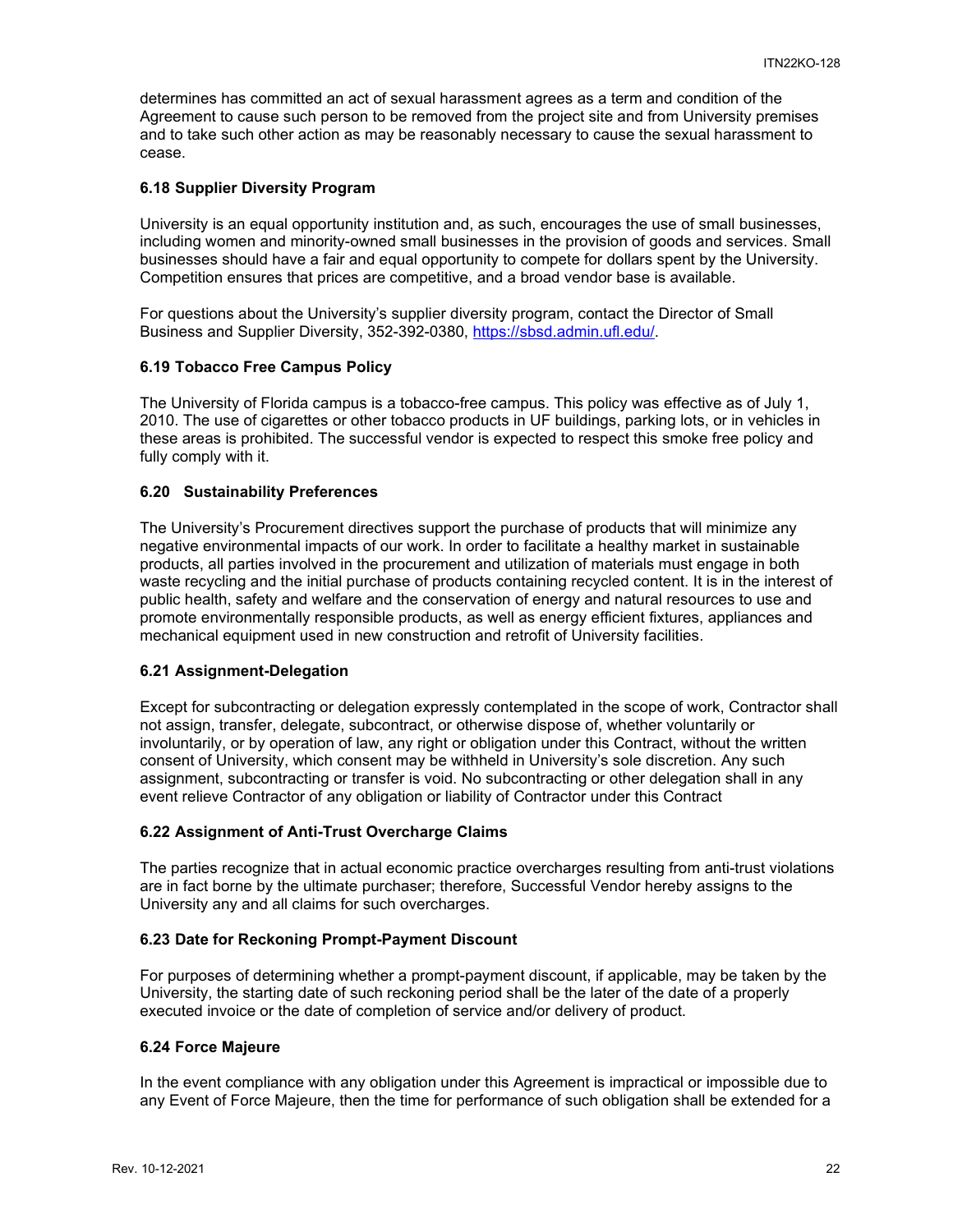period equivalent to the duration of the Event of Force Majeure. The provisions of this section shall not operate to excuse either party's inability to perform its obligations hereunder because of inadequate finances. "Event of Force Majeure:" means any strike, lockout, labor dispute, embargo, flood, earthquake, storm, dust storm, lightning, fire, epidemic, act of God, war, national emergency, civil disturbance or disobedience, riot, sabotage, terrorism, restraint by governmental order or any other occurrence beyond the reasonable control of the party in question.

# <span id="page-22-0"></span>**6.25 Intentionally Omitted**

#### <span id="page-22-1"></span>**6.26 Indemnification/Hold Harmless; Liability**

The Successful Vendor shall indemnify, defend, and hold harmless the University of Florida Board of Trustees, the University of Florida, the State of Florida and the Florida Board of Governors, and their respective officers, agents, and employees, against and from any and all claims, demands, suits, actions, proceedings, loss, cost, and damages of every kind and description, including attorneys' fees and/or litigation expenses, which may be brought or made against or incurred on account of loss of or damage to any property or for injuries to or death of any person, caused by, arising out of, or contributed to, in whole or in part, by reasons of any act, omission, professional error, fault, mistake, or negligence of Successful Vendor, its employees, agents, representatives, or subcontractors, their employees, agents, or representatives in connection with or incident to the performance of the Agreement. Successful Vendor's obligation under this provision shall not extend to any liability caused by the sole negligence of the University of Florida Board of Trustees, University, or its officers, agents, and employees. Such indemnification shall specifically include infringement claims made against any and all intellectual property supplied by Successful Vendor and third-party infringement under the Agreement.

The University, as a public entity, is protected by sovereign immunity from tort liability, subject to a limited statutory waiver. The University will not agree to (i) indemnify or hold harmless any vendor; (ii) be liable for vendor's attorneys' fees under any circumstances; or (iii) binding arbitration. The Agreement shall not be construed or interpreted as (i) denying to either party any remedy or defense available to such party under the laws of the State of Florida; (ii) the consent of University or the State of Florida or their agents and agencies to be sued; or (iii) a waiver of either University's or the State of Florida's sovereign immunity beyond the limited waiver provided in section 768.28, Florida Statutes.

# <span id="page-22-2"></span>**6.27 Insurance Requirements**

The Successful Vendor shall purchase from and maintain with a company or companies, lawfully authorized to do business in Florida and acceptable to the University, such insurance as will protect the Successful Vendor from claims arising out of or resulting from the Successful Vendor's operations under the Agreement and for which the Successful Vendor may be legally liable, whether such operations be by the Successful Vendor or by their subcontractors or by anyone directly or indirectly employed by any of them, or by anyone for whose acts any of them may be liable. All insurance policies shall be issued and countersigned by representatives of such companies duly authorized for the State of Florida and shall be written on ISO standard forms or their equivalents. The Successful Vendor shall file with the University Certificates of Insurance prior to the commencement of this Agreement and shall file Certificates of Insurance evidencing the renewal of such policies at least thirty (30) days prior to the date that each applicable insurance policy is scheduled to expire. *Please note that the University of Florida must be named "additional insured" on automobile and general liability policies.*

General Liability Insurance – The Successful Vendor shall provide the ISO Commercial General Liability policy for general liability coverage's for limits of not less than of \$1,000,000 per occurrence. Coverage shall be maintained without interruption from date of commencement of work until date of final payment.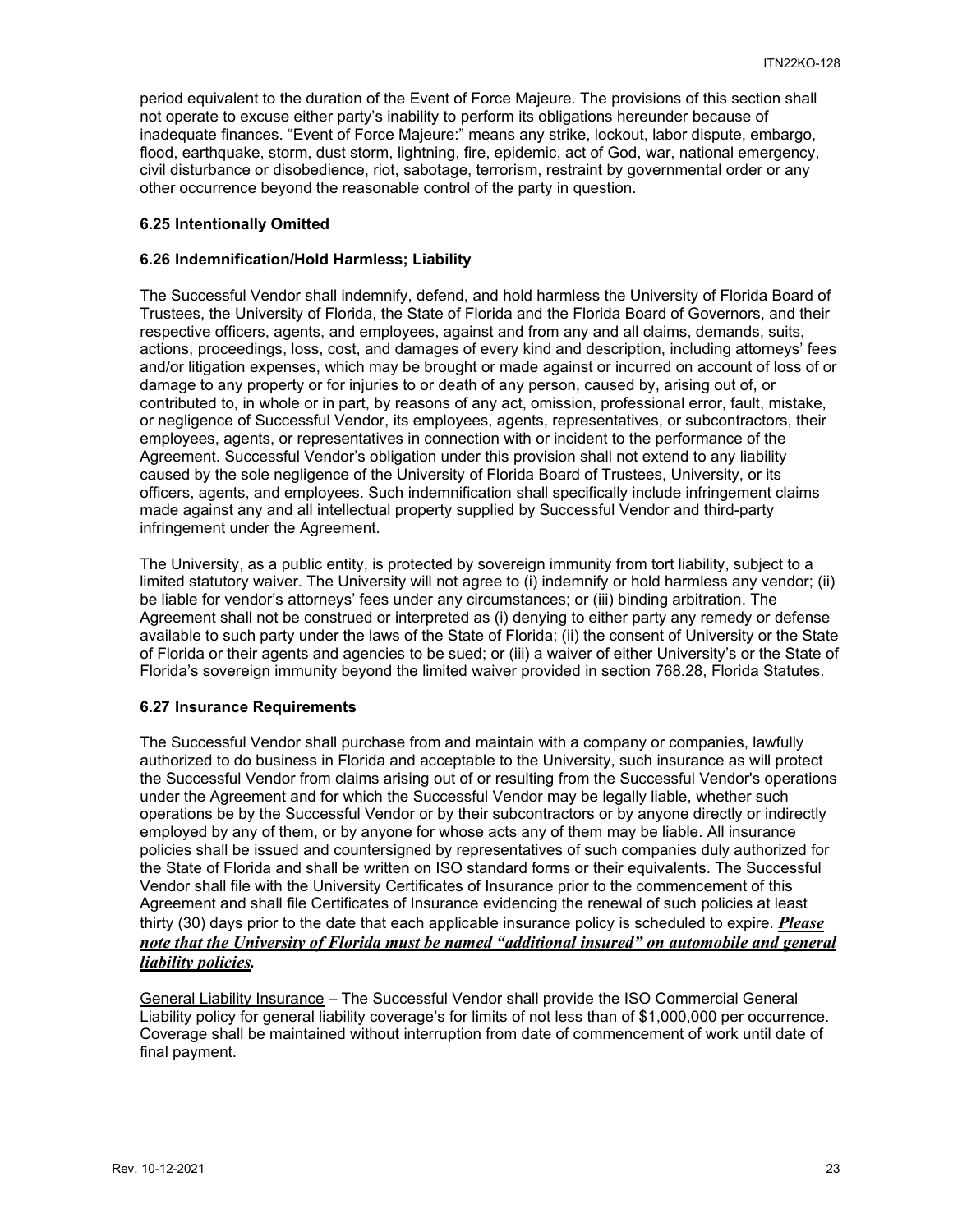Worker's Compensation - The Successful Vendor shall secure and maintain for the life of this Agreement, valid Worker's Compensation Insurance as required by Chapter 440, Florida Statutes (if applicable.)

Automobile Liability - The Successful Vendor shall secure and maintain, during the life of this Agreement, Automobile Liability insurance on all vehicles against bodily injury and property damage in at least the amount of \$100,000.00 per person, \$500,000.00 per occurrence.

# <span id="page-23-0"></span>**6.28 Protection of Property**

The Successful Vendor shall at all times guard against damage or loss, whether by the vendor directly or subcontractors, to the property of the University or of others or vendors and shall be held responsible for replacing or repairing any such loss or damage. The University may withhold payment or make such deductions as deemed necessary to insure reimbursement or replacement for loss or damage to property through negligence of the Successful Vendor or their agents. The Successful Vendor shall provide all barricades and take all necessary precautions to protect buildings and personnel.

# Intellectual Property

- A. All works that are created pursuant to this contract ("Works") are works made for hire, and all rights and privileges attendant to the Works belong exclusively to the University. If a court of competent jurisdiction determines that any Work does not constitute a work made for hire, the Contractor hereby assigns to the University for no additional consideration all rights and privileges the Contractor has in the works, including all intellectual property rights, specifically those under copyright law.
- B. Paragraph A does not apply to Works that are not created through performance under this Contract ("Pre-existing works"). With respect to Pre-existing works used by the Contractor in performance of this Contract, the Contractor shall obtain for the University at no additional charge a license to use Pre-existing works for the uses intended under this Contract, including the right to make derivative works. Paragraph A does apply, however, to any Works that are derivative of Pre-existing works.
- C. The Contractor warrants that it has full power and authority to transfer the rights granted by this Contract to the University and that use of the works by the University does not constitute an infringement or other violation of any copyright, trade secret, trademark, patent, non-disclosure, or other rights of any third party.
- D. Title and all rights and privileges to all graphics and material provided to the Contractor by the University in connection with this Contract remain the exclusive property of the University of Florida. The Contractor does not receive any title, rights, or privileges in those graphics or materials. The University grants to the Contractor a limited license in those graphics or materials only for the purpose of carrying out the Contractor's obligations under this Contract.

# <span id="page-23-1"></span>**6.29 Labor Disputes**

Successful Vendor shall give prompt notice to the University of any actual or potential labor dispute which delays or may delay performance of the Agreement.

# <span id="page-23-2"></span>**6.30 Laws and Regulations**

Successful Vendors are solely responsible for keeping themselves fully informed of and faithfully observing all laws, ordinances, and regulations and shall protect and indemnify the University, its officers and agents against any claims of liability arising from or based on any violation thereof.

# <span id="page-23-3"></span>**6.31 No Replacement of Defective Tender**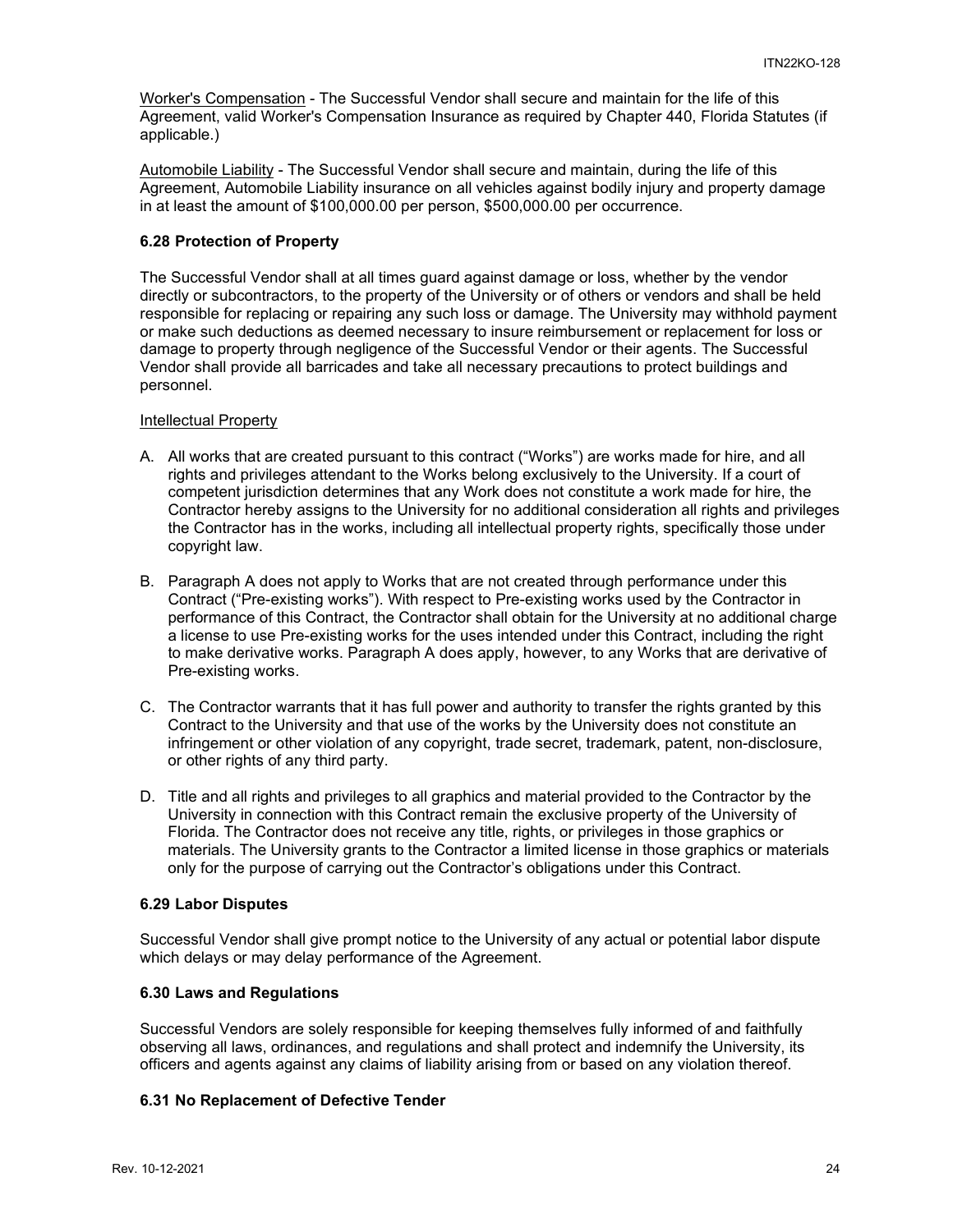Every tender of goods must fully comply with all provisions of the Agreement as to time of delivery, quantity, and the like. If a tender is made which does not fully conform, this shall constitute a breach and Successful Vendor shall not have the right to substitute a conforming tender.

#### <span id="page-24-0"></span>**6.32 No Waiver of Right by the University**

No waiver by a party of any provision or breach of this Contract shall be deemed to have been made unless the same is in writing, and no waiver of any provision or breach of this Contract shall be deemed a waiver of any other provisions or breach. A party's consent to or approval of any act shall not be deemed to render unnecessary the obtaining of such party's consent to or approval of any subsequent act.

#### <span id="page-24-1"></span>**6.33 Notice to Vendors of Asbestos-Containing Materials in University Buildings**

Asbestos containing materials (ACM) can be found in almost any building in the United States more than 10 years old. The University of Florida is no exception. The types of asbestos most commonly found are pipe and boiler insulation, fireproofing, hard panels known as "Transite", floor tile, and spray or trowel-applied ceiling finishes. ACM is generally not hazardous if left undisturbed.

The University has implemented an Asbestos Program to assure safe management and removal of ACM. Vendors, consultants, and other's providing service to the University may encounter ACM and must, therefore, comply with the following instructions:

A. Avoid disturbing suspected ACM. Exercise caution and watch for possible ACM.

B. If it is necessary to disturb ACM, first notify the appropriate Division Asbestos Representative listed in this notice, or the University of Florida Asbestos Coordinator, before proceeding with your work. You shall take whatever precautions are necessary to protect humans' health and the environment, and comply with all applicable Federal, State, and Local laws pertaining to asbestos.

C. If you require additional information on possible locations of ACM in a particular building, contact the Asbestos Representative from the Division for which you are working.

| Division                   | Asbestos Representative            | Telephone        |
|----------------------------|------------------------------------|------------------|
| <b>Facilities Services</b> | Assoc. Dir. Facilities Services    | $(352)$ 392-7793 |
| Housing                    | Housing Maintenance Superintendent | (352) 392-2161   |
| <b>Reitz Union</b>         | Maintenance Superintendent         | $(352)$ 392-1614 |
| <b>IFAS</b>                | Engineer                           | $(352)$ 392-6488 |

# <span id="page-24-2"></span>**6.34 Parking**

The Successful Vendor shall obtain all parking permits and/or decals that may be required while performing project work on University premises. The Successful Vendor should review Contractor and Vendor Parking information from Transportation and Parking Services located at the following link:<https://parking.ufl.edu/decals/contractors-vendors/>

#### <span id="page-24-3"></span>**6.35 Payment Terms**

The University's obligation is payable only and solely from funds appropriated for the purpose of the Agreement. Unless otherwise stated herein, the payment terms for the Agreement are Net 30 days. VENDOR OMBUDSMAN: The University's vendor ombudsman whose duties include acting as an advocate for vendors may be experiencing problems in obtaining payment(s) from the University may be contacted at 352-392-1241.

#### <span id="page-24-4"></span>**6.36 Price Adjustment**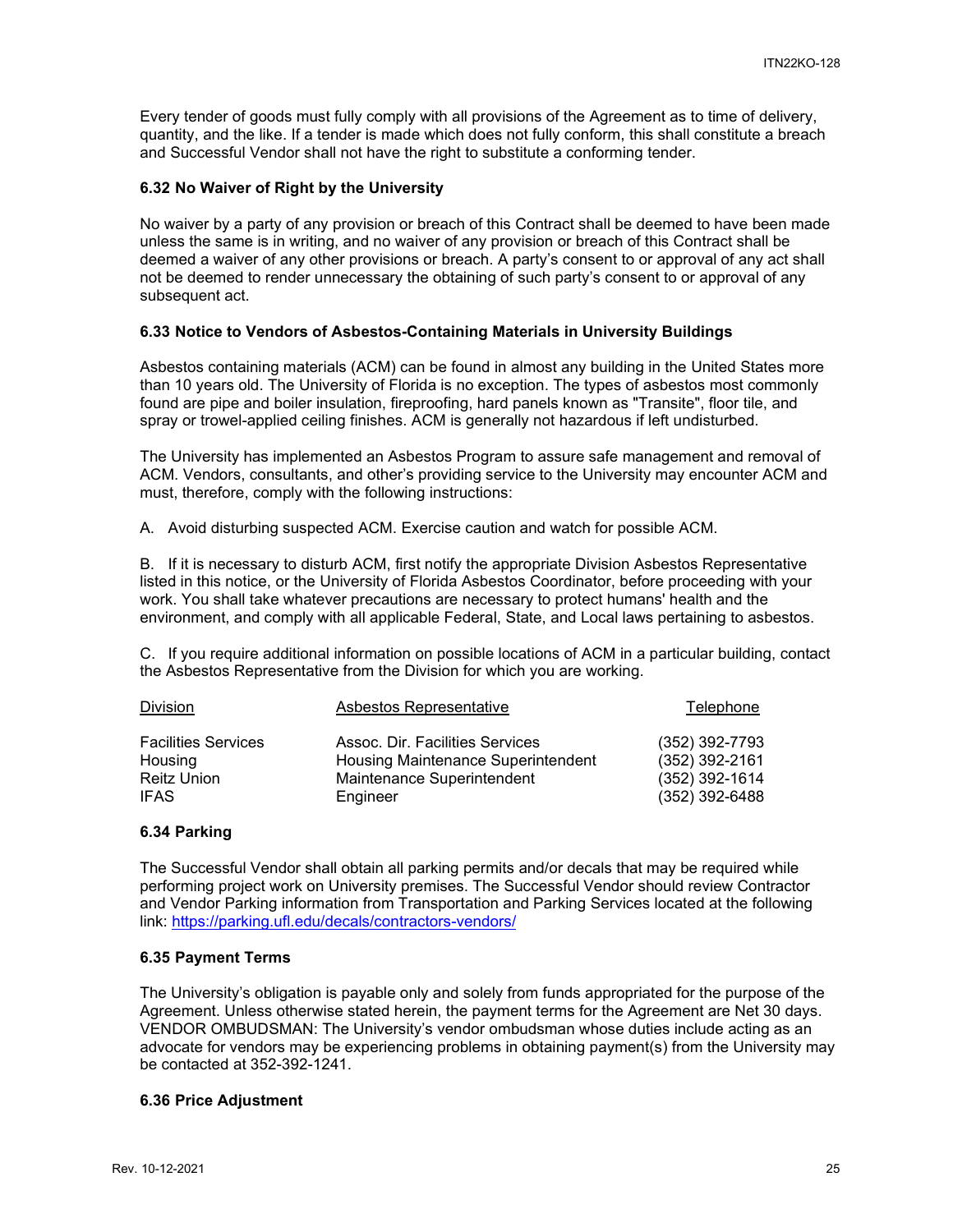Price changes will normally only be considered at the end of one Agreement period and the beginning of another. Price change requests shall be in writing, submitted at least sixty (60) days prior to the end of the current Agreement period, and shall be supported by written evidence of increased costs to the Successful Vendor. The University will not approve unsupported price increases that will merely increase the gross profitability of the Successful Vendor at the expense of the University. Price change requests shall be a factor in the Agreement renewal review process. The University shall, in its sole opinion, determine whether the requested price increase or an alternate option is in the best interest of the University.

# <span id="page-25-0"></span>**6.37 Prior Course of Dealings**

No trade usage, prior course of dealings, or course of performance under other agreements shall be a part of any agreement resulting from this ITN; nor shall such trade usage, prior course of dealing, or course of performance be used in the interpretation or construction of such resulting agreement.

#### <span id="page-25-1"></span>**6.38 Intentionally Omitted**

#### <span id="page-25-2"></span>**6.39 Public Entity Crime**

A person or affiliate who has been placed on the convicted list by the Department of Management Services, State of Florida, may not submit a proposal on a contract to provide any goods or services, including construction, repairs, or leases and may not be awarded or perform work as a Vendor, supplier, subcontractor, or consultant for the University of Florida for a period of 36 months from the date of being placed on the convicted list, a "person" or "affiliate" includes any natural person or any entity, including predecessor or successor entities or any entity under the control of any natural person who is active in its management and who has been convicted of a public entity crime (Rule 6C1-3.020 FAC).

# <span id="page-25-3"></span>**6.40 Public Records**

All proposal information submitted and opened becomes subject to the Public Records Law set forth in Chapter 119 F.S.

# **IF THE VENDOR HAS QUESTIONS REGARDING THE APPLICATION OF CHAPTER 119, FLORIDA STATUTES, TO THE VENDOR'S DUTY TO PROVIDE PUBLIC RECORDS RELATING TO THIS CONTRACT, CONTACT THE CUSTODIAN OF PUBLIC RECORDS AT: Phone: (352) 846-3903**

# **Email: [PR-Request@ufl.edu](mailto:PR-Request@ufl.edu)**

**Mail: PO Box 113156, Gainesville, FL 32611-3156**

Any resulting Agreement may be unilaterally canceled for refusal by the vendor to allow public access to all documents, papers, letters, or other materials made or received by the Successful Vendor in conjunction with the Agreement and subject to the provisions of Chapter 119. F.S.

# <span id="page-25-4"></span>**6.41 Referencing of Orders**

For each order issued against an agreement resulting hereunder, the University intends in good faith to reference this ITN for pricing, terms and conditions, delivery location, and other particulars. However, in the event the University fails to do so, the University's right to such terms and conditions, and particulars shall not be affected, and no liability of any kind or amount shall accrue to the University.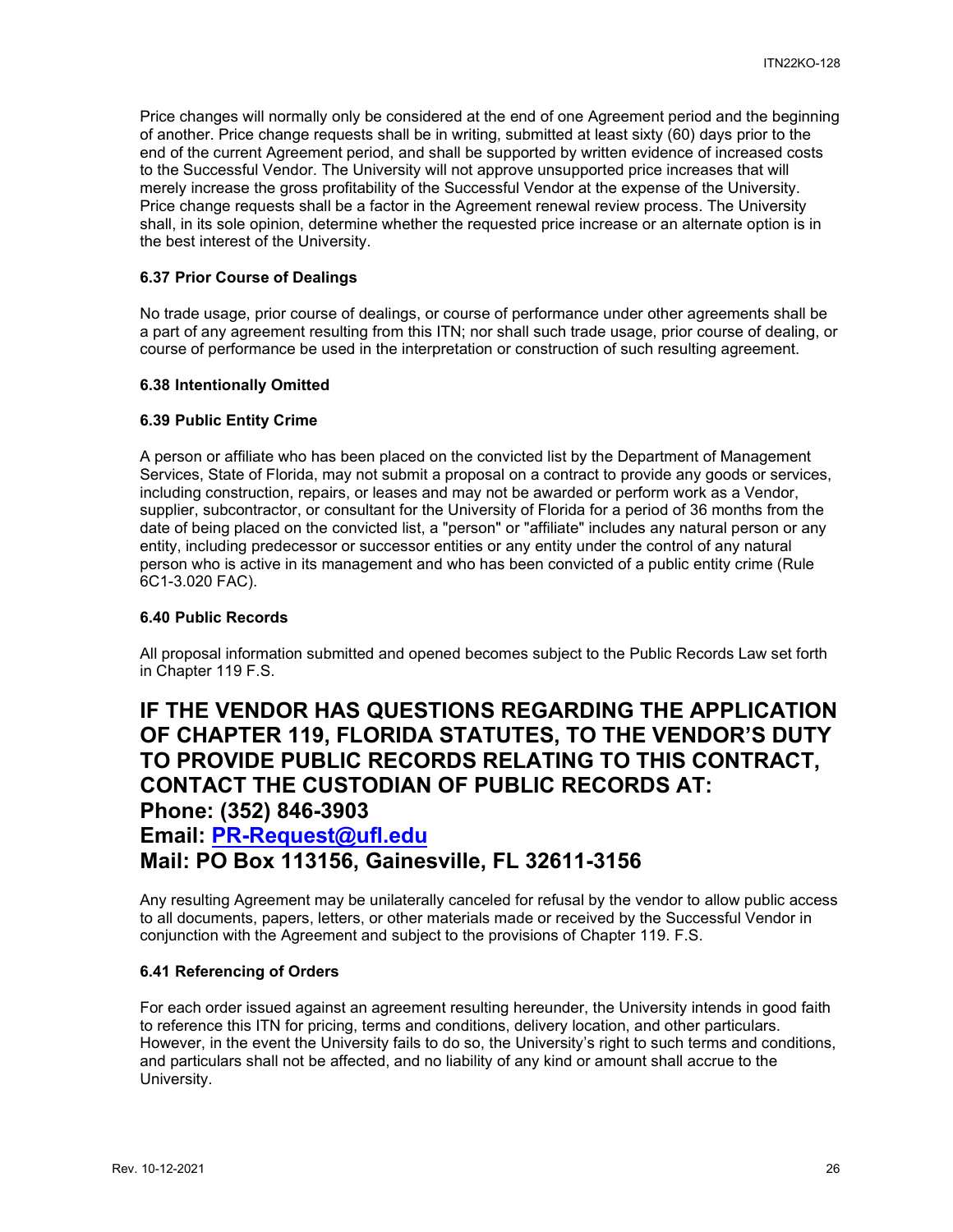#### <span id="page-26-0"></span>**6.42 Remedies and Applicable Law**

The Agreement shall be governed by and construed in accordance with the laws of the State of Florida (without regard to principles of conflict of laws) and the rules and regulations of the Florida Board of Governors and the University. University and Successful Vendor shall have available all remedies afforded each by said law. The venue in any action or litigation commenced to enforce the Agreement shall be brought in Alachua County, Florida, and both parties consent to such jurisdiction and venue regardless of the residence of the parties at the time the action is commenced.

#### <span id="page-26-1"></span>**6.43 Intentionally Omitted**

#### <span id="page-26-2"></span>**6.44 Right of Offset**

The University shall be entitled to offset against any sums due the Successful Vendor, any expenses or costs incurred by the University, or damages assessed by the University concerning the Successful Vendor's non-conforming performance or failure to perform the Agreement, or any other debt owing the University, including expenses, costs and damages described in the termination provisions contained herein.

#### <span id="page-26-3"></span>**6.45 Intentionally Omitted**

- <span id="page-26-4"></span>**6.46 Intentionally Omitted**
- <span id="page-26-5"></span>**6.47 Intentionally Omitted**

#### <span id="page-26-7"></span><span id="page-26-6"></span>**6.48 Termination**

# **6.48.1 Convenience**

Upon giving at least seven (7) days written notice, University may terminate this Contract, at any time, with no further obligation to Contractor, other than to pay for Services provided in compliance with this Contract prior to Contractor's receipt of the notice of termination. If Contractor defaults under this Agreement and does not cure its default within fourteen (14) days after written notice thereof, University may terminate this Contract. The University reserves the right to terminate the Agreement in whole or part at any time when in the best interests of the University without penalty or cause. Upon receipt of the written notice, the Successful Vendor shall immediately stop all work as directed in the notice, notify all subcontractors of the effective date of the termination and minimize all further costs to the University. In the event of termination under this provision, all documents, data and reports prepared by the Successful Vendor under the Agreement shall become the property of and delivered to the University. The Successful Vendor shall be entitled to receive just and equitable compensation for work in progress, work completed, and materials accepted before the effective date of termination. Such compensation shall be the Successful Vendor's sole remedy against the University in the event of termination under this provision.

#### <span id="page-26-8"></span>**6.48.2 Default**

The University reserves the right to terminate the Agreement in whole or in part due to the failure of the Successful Vendor to comply with any term or condition of the Agreement, to acquire and maintain all required insurance policies, bonds, licenses and permits, or to make satisfactory progress in performing the Agreement. The University shall provide written notice of the termination and the reasons for it to the Successful Vendor. Upon termination under this provision, all goods, materials, documents, data and reports prepared by the Successful Vendor under the Agreement shall become the property of and be delivered to the University on demand. The University may, upon termination of the Agreement, procure, on terms and in the manner that it deems appropriate, materials, or services to replace those under the Agreement. The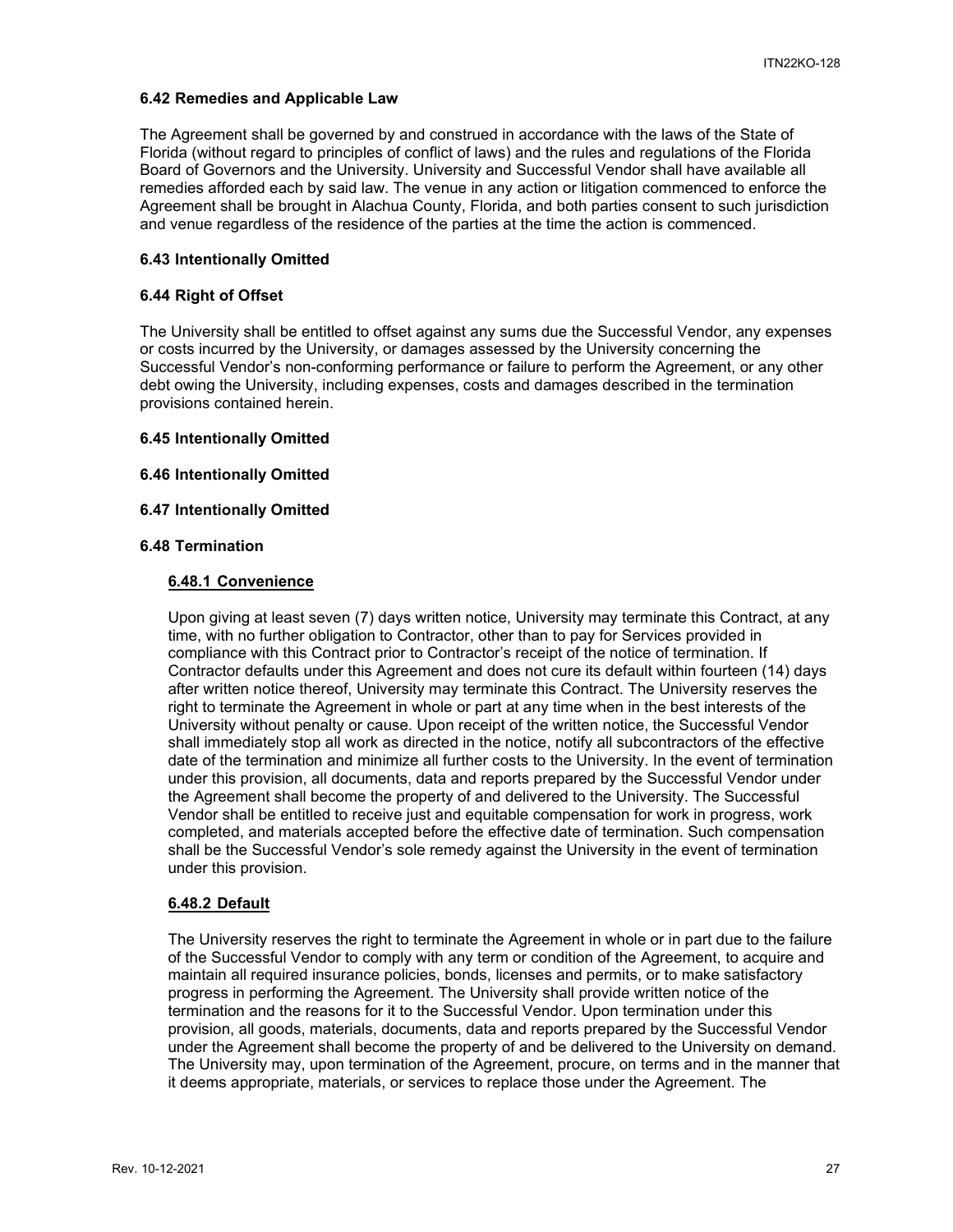Successful Vendor shall be liable to the University for any excess costs incurred by the University in re-procuring the materials or services.

# <span id="page-27-0"></span>**6.48.3 Gratuities**

The University may, by written notice to the Successful Vendor, cancel the Agreement if it is discovered by the University that gratuities, in the form of entertainment, gifts or other, were offered or given by the Successful Vendor, or any agent or representative of the Successful Vendor, to any officer or employee of the University with a view toward securing favorable treatment with respect to the awarding or amending, or the making of any determinations with respect to the performing of such Agreement. In the event the Agreement is canceled by the University pursuant to this provision, University shall be entitled, in addition to any other rights and remedies, to recover or withhold the amount of the cost incurred by Successful Vendor in providing such gratuities.

# <span id="page-27-1"></span>**6.48.4 Insolvency**

The University shall have the right to terminate the Agreement at any time in the event Successful Vendor files a petition in bankruptcy; or is adjudicated bankrupt; or if a petition in bankruptcy is filed against Successful Vendor and not discharged within thirty (30) days; of if Successful Vendor becomes insolvent or makes an assignment for the benefit of its creditors or an arrangement pursuant to any bankruptcy law; of if a receiver is appointed for Successful Vendor or its business.

# <span id="page-27-2"></span>**6.48.5 Lack of Funds**

The State of Florida's and UF's performance and obligation to pay under this Agreement is contingent upon an annual appropriation by the Florida State Legislature. The Agreement may be canceled without further obligation on the part of the University of Florida in the event that sufficient appropriated funding is unavailable to assure full performance of the terms. The Successful Vendor shall be notified in writing of such non-appropriation as soon as reasonably possible. No penalty shall accrue to the University in the event this cancellation provision is exercised. This cancellation provision shall not be construed so as to permit the University to terminate the Agreement in order to acquire similar equipment, material, supplies or services from another party.

# <span id="page-27-3"></span>**6.48.6 Stop Work Order**

The University may at any time, by written order to the Successful vendor, require the Successful Vendor to stop all or any part of the work called for by the Agreement for a period of ninety (90) days after the order is delivered to the Successful Vendor, and for any further period to which the parties may agree. The order shall be specifically identified as a Stop Work Order issued under this provision. Upon receipt of the order, the Successful Vendor shall immediately comply with its terms and take all reasonable steps to minimize the incidence of costs allocable to the work covered by the order during the period of work stoppage. If a Stop Work Order issued under this provision is canceled or the period of the order or any extension expires, the Successful Vendor shall resume work. The University shall make an equitable adjustment in the delivery schedule or Agreement price, or both, and the Agreement shall be amended in writing accordingly.

# <span id="page-27-4"></span>**6.48.7 Suspension or Debarment**

The University may by written notice to the Successful Vendor immediately terminate the Agreement if the University determines that the Successful Vendor has been debarred, suspended or otherwise lawfully prohibited from participating in any public procurement activity, including but limited to, being disapproved as a subcontractor Vendor of any public procurement unit or other governmental body.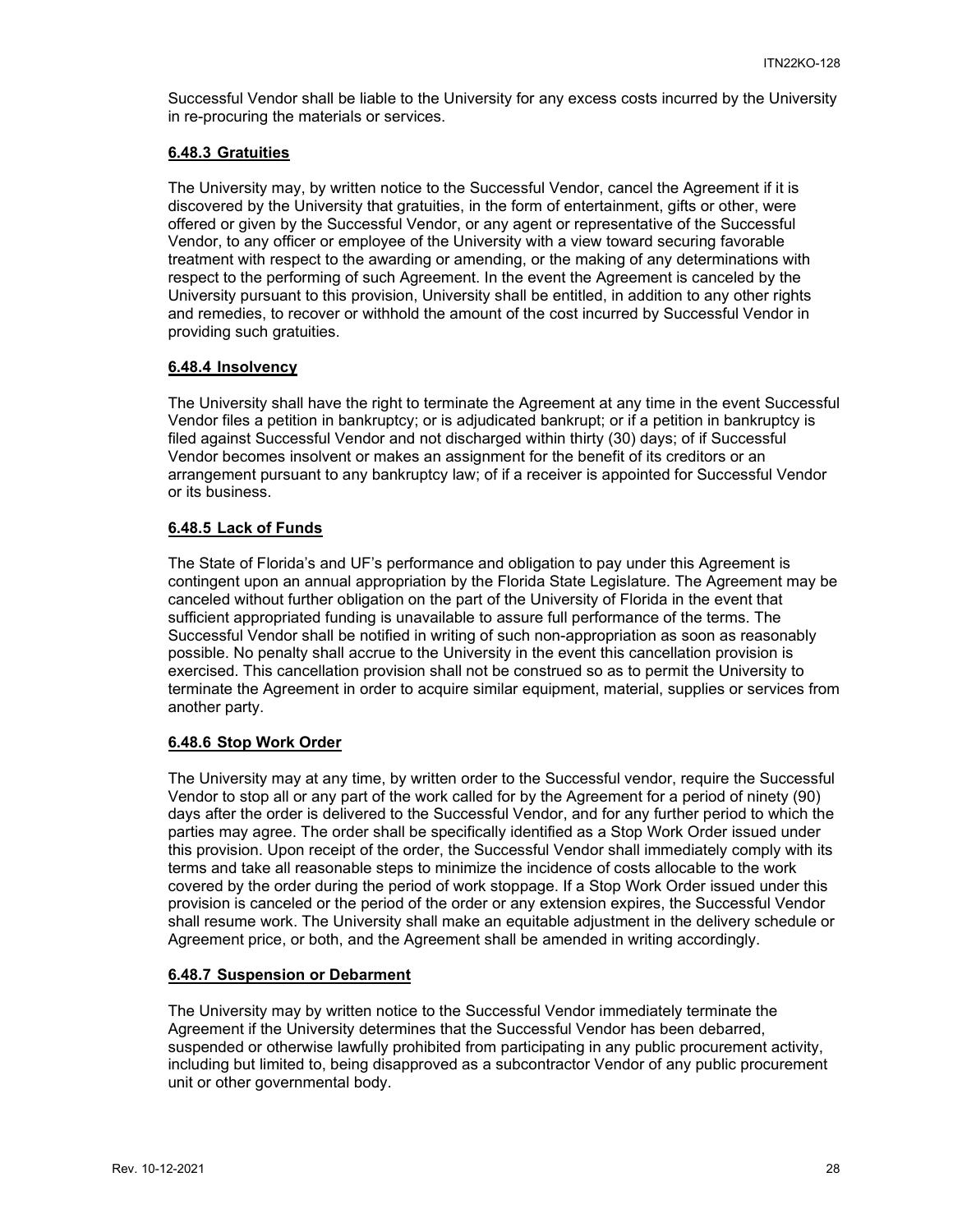# <span id="page-28-0"></span>**6.48.8 Continuation of Performance Through Termination**

The Successful Vendor shall continue to perform, in accordance with the requirements of Agreement, up to the date of termination, as directed in the termination notice.

#### <span id="page-28-1"></span>**6.49 Intentionally Omitted**

#### <span id="page-28-2"></span>**6.50 Warranties**

In addition to any implied warranties, Successful Vendor warrants that the goods and/or services furnished will conform to the specifications, drawings, and/or descriptions listed herein, and to the sample or samples if any, furnished by the Successful Vendor. In the event of a conflict between the specifications, drawings, and/or descriptions, the specifications shall govern.

# <span id="page-28-3"></span>**6.51 Payment Card Industry Data Security Standard**

For e-commerce business and/or credit card transactions, Proposer agrees to be bound by the requirements and terms of the Rules of all applicable Card Associations, as amended from time to time, and be solely responsible for security and maintaining confidentiality of Card transactions processed by means of electronic commerce up to the point of receipt of such transactions by Bank.

Proposer is required to be in compliance with the requisites of the SAS 70 and/or Payment card Industry Data Security Standard and provide written attestation of compliance annually.

#### <span id="page-28-4"></span>**6.52 Payment and Invoice Information**

All invoices will need to contain either a **UF purchase order number** or the **8-digit department ID number** of the department with which you are doing business. Please include your Tax Identification number. All invoices for payment should be submitted to the University of Florida via:

Email: [UFL.invoices@edmgroup.com](mailto:UFL.invoices@edmgroup.com)

Or by Fax: 1-570-496-5411

Or by Mail: University of Florida Attn: Accounts Payable PO Box 3357 Scranton, PA 18505

# <span id="page-28-5"></span>**6.53 Travel**

Any travel authorized by this Contract and being compensated separately shall be compensated in accordance with University's travel policy [\(https://www.fa.ufl.edu/departments/travel/\)](https://www.fa.ufl.edu/departments/travel/) and Contractor shall be required to provide all back-up documentation required by the policy.

#### <span id="page-28-6"></span>**6.54 State Purchasing Requirements**

IT IS EXPRESSLY UNDERSTOOD AND AGREED THAT ANY ARTICLES THAT ARE THE SUBJECT OF, OR REQUIRED TO CARRY OUT, THIS CONTRACT SHALL BE PURCHASED FROM A NONPROFIT AGENCY FOR THE BLIND OR FOR THE SEVERELY HANDICAPPED THAT IS QUALIFIED PURSUANT TO CHAPTER 413, FLORIDA STATUTES, IN THE SAME MANNER AND UNDER THE SAME PROCEDURES SET FORTH IN SECTION 413.036(1) AND (2), FLORIDA STATUTES; AND FOR PURPOSES OF THIS CONTRACT THE CONTRACTOR SHALL BE DEEMED TO BE SUBSTITUTED FOR THE UNIVERISTY INSOFAR AS DEALINGS WITH SUCH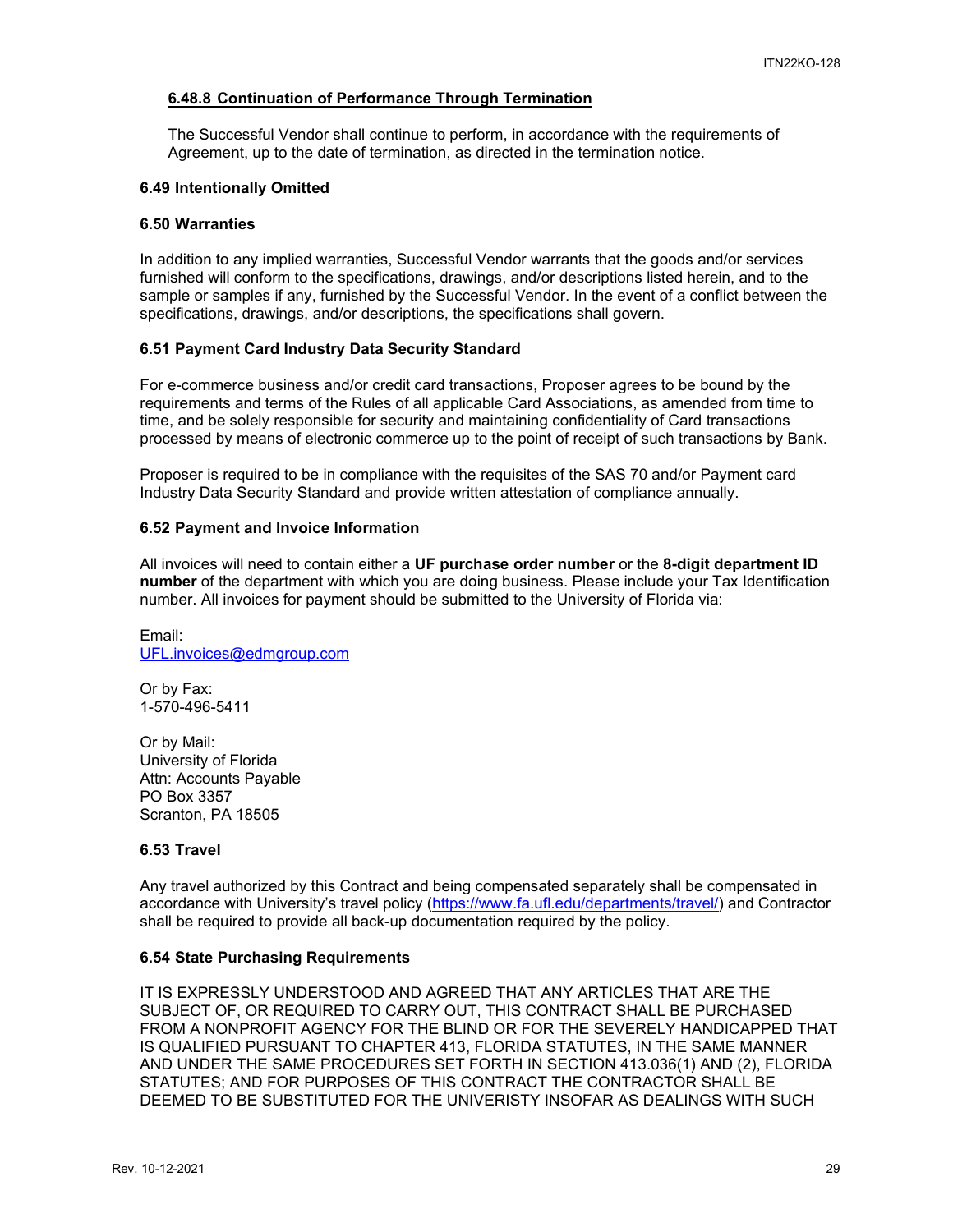QUALIFIED NONPROFIT AGENCY ARE CONCERNED. This requirement applies only if any such nonprofit agency produces a product covered by this CONTRACT and can satisfy the terms of this CONTRACT with respect to price, quantity, quality, and delivery time. Any questions concerning available products should be directed to: Division of Vocational Rehabilitation Headquarters, 2002 Old St. Augustine Road, Building A, Tallahassee, Florida 32301-4862, (800) 451-4327 (Voice/TDD).

IT IS EXPRESSLY UNDERSTOOD AND AGREED THAT ANY ARTICLES WHICH ARE THE SUBJECT OF, OR REQUIRED TO CARRY OUT, THIS CONTRACT SHALL BE PURCHASED FROM THE CORPORATION IDENTIFIED UNDER CHAPTER 946, F.S., IN THE SAME MANNER AND UNDER THE SAME PROCEDURES SET FORTH IN SECTION 946.515(2), AND (4), F.S.; AND FOR PURPOSES OF THIS CONTRACT THE CONTRACTOR CARRYING OUT THE PROVISIONS OF THIS CONTRACT SHALL BE DEEMED TO BE SUBSTITUTED FOR UNIVERSITY INSOFAR AS DEALINGS WITH SUCH CORPORATION ARE CONCERNED. This requirement applies only if the corporation produces a product covered by this CONTRACT and can satisfy the terms of this CONTRACT with respect to price, quantity, quality, and delivery time. Any questions concerning the corporation's ability to provide products or services should be directed to: Prison Rehabilitative Industries and Diversified Enterprises, Inc., 12425 - 28th Street North, Saint Petersburg, Florida 33716, (727) 572-1987.

# <span id="page-29-0"></span>**6.55 Notices**

All notices, consents, approvals and other communications (collectively, "Notices") which may be or are required to be given by either party shall be properly given only if made in writing and sent to the address of University or Contractor, as applicable, set forth in the final Contract and/or Memorandum of Understanding (MOU), as the same is modified in accordance herewith, by hand delivery, U.S. Certified Mail (Return Receipt Requested) or nationally recognized overnight delivery service. Telephone and facsimile numbers and e-mail addresses are listed for convenience only. Either party may change its address for Notices by giving written notice to the other party in accordance with this provision.

# <span id="page-29-1"></span>**6.56 Intentionally Omitted**

# <span id="page-29-2"></span>**6.57 Intentionally Omitted**

# <span id="page-29-3"></span>**6.58 Independent Contractor**

Contractor is and shall at all times remain an independent contractor, with sole control of the manner and means of performing the Services. Contractor shall have no authority to bind or commit University to any contract, representation or obligation to or with any third party or to incur any cost, expense, liability or other amount for or on behalf of University, and Contractor shall not act as or represent that it is the agent of University. Further, it is understood and agreed by the parties that nothing contained in this Contract shall be construed to create a joint venture, partnership, association, or other affiliation or like relationship between the parties, it being specifically agreed that their relationship is and shall remain that of independent parties to a contractual relationship as set forth in this Contract.

# <span id="page-29-4"></span>**6.59 No Use of Name/Logos/Public Statements**

Except with the prior written consent of the other party, no party shall, make any press or media announcement concerning this Contract, or use the name, logos, or trademarks of any other party, or any version, abbreviation, or representation of them. In the case of University, consent must be provided by its Vice President for University Relations or that position's designee.

# <span id="page-29-5"></span>**6.60 Time of the Essence**

Time is of the essence with respect to all provisions of this Contract in which a definite time for performance is specified.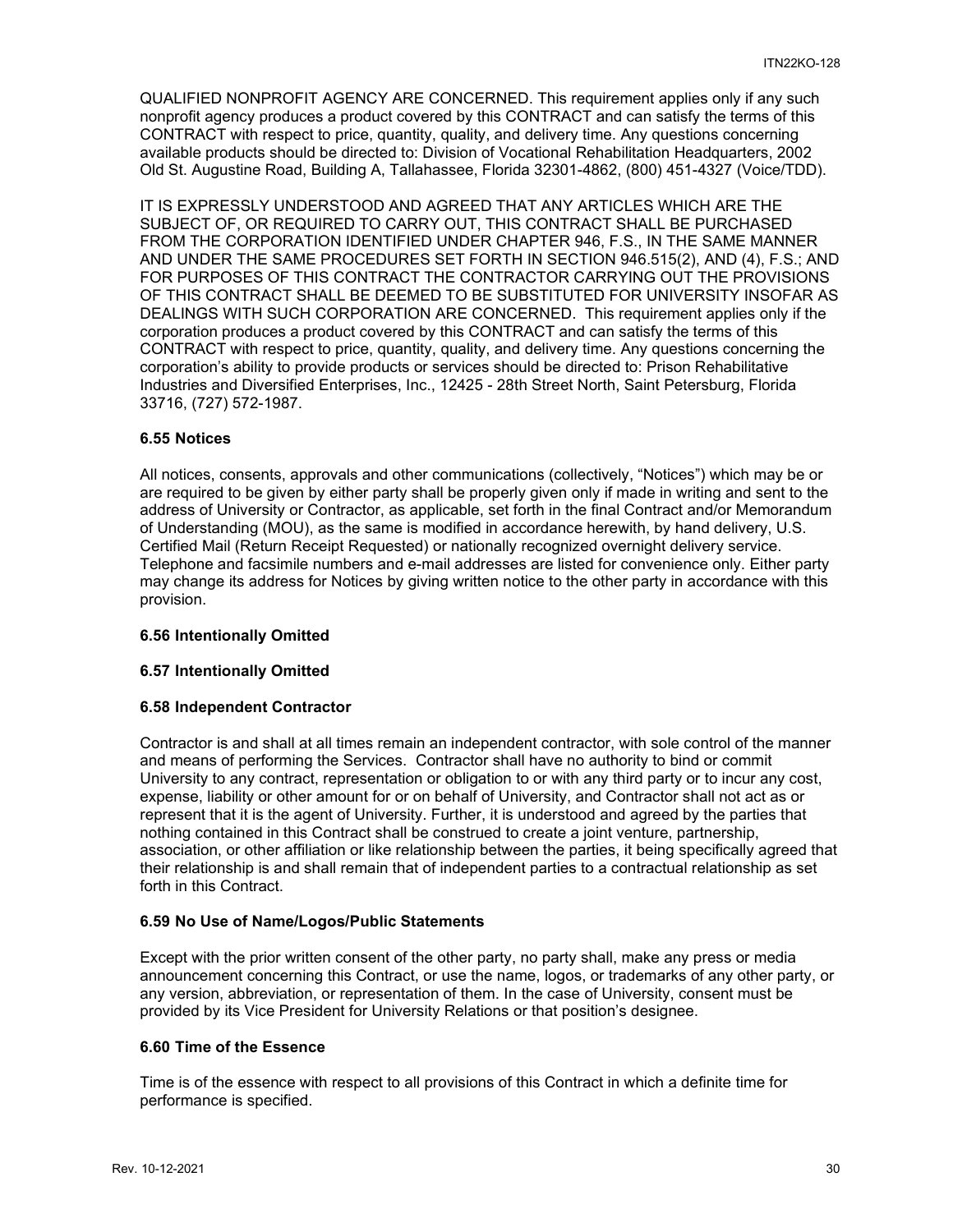ITN22KO-128